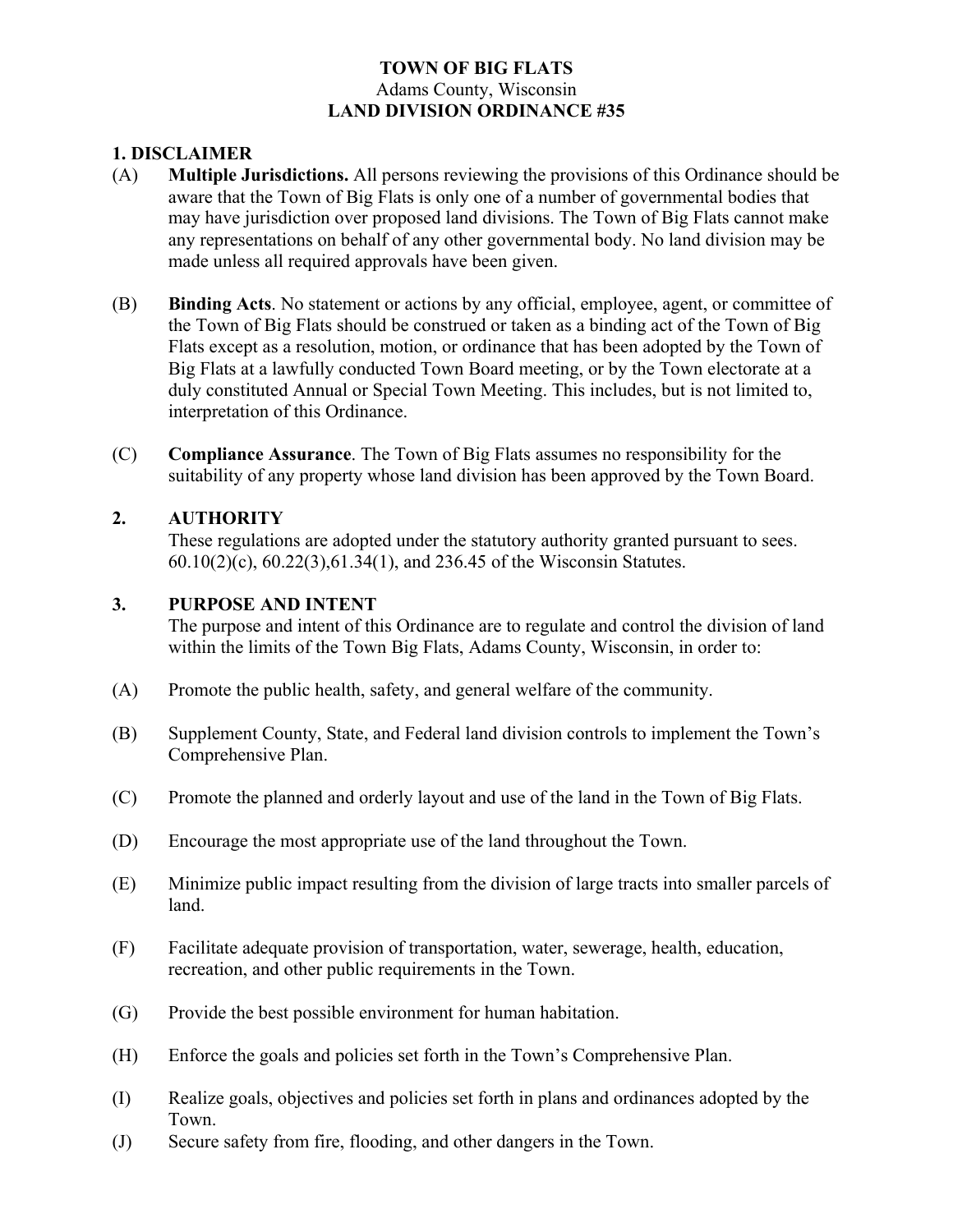- (K) Avoid the inefficient and uneconomical extension of the Town's governmental services.
- (L) Provide for the conservation of the Town's agriculturally important lands by minimizing conflicting land uses.
- (M) Preserve the rural character, scenic vistas, and natural beauty of the Town.
- (N) Provide for the administration and enforcement of this Ordinance by the Town Board.
- (O) Provide the goals set forth in sec. 236.45(1) Wisconsin Statutes.

# **4. ABROGATION AND GREATER RESTRICTIONS**

It is not the intent of this Ordinance to repeal, abrogate, annul, impair, or interfere with any existing easements, covenants, agreements, rules, regulations, permits, or approvals previously adopted or issued pursuant to law. However, where this Ordinance imposes greater restrictions, and such restrictions do not contravene rights vested under law, the provisions of this Ordinance shall govern.

### **5. INTERPRETATION**

The provisions of this Ordinance shall be interpreted to be minimum requirements and shall be liberally construed in favor of the Town, and shall not be deemed a limitation or repeal of any other power granted by the Wisconsin Statutes. **Provided however, that if any provision of this Ordinance is contrary to a subdivider protection, as that term is used in 2009 Wis. Act 376, set forth in Chapter 276 Wis. Stats., the protection afforded in Chapter 236 shall govern.**

### **6. AMENDMENTS**

The Town Board may, upon recommendations of the Town Plan Commission, amend, supplement, or repeal any of these regulations after public notice and hearing and as may be required by Chapter 236 of the Wisconsin Statutes.

### **7. SEVERABILITY**

The provisions of this Ordinance shall be deemed severable. If any section, provision or portion of this Ordinance is adjudged unconstitutional or invalid by a court of competent jurisdiction, the remainder of this Ordinance shall not be affected thereby.

### **8. JURISDICTION**

This Ordinance shall apply to all lands within the Town of Big Flats.

### **9. APPLICABILITY**

Any division of land within the Town that results in a land division as defined in Section 10 of this Ordinance.

### **10. DEFINITIONS**

For the purposes of this Ordinance, the following definitions shall apply. Words used in the present tense include the future; the singular number includes the plural number; and the plural number includes the singular. Any words not defined in this Section shall be presumed to have their customary definitions as given in standard reference dictionaries.

(A) Agricultural Use. As defined in sec. 91.01(1) of the Wisconsin Statutes to mean beekeeping; commercial feedlots; dairying; egg production; floriculture; fish or fur farming;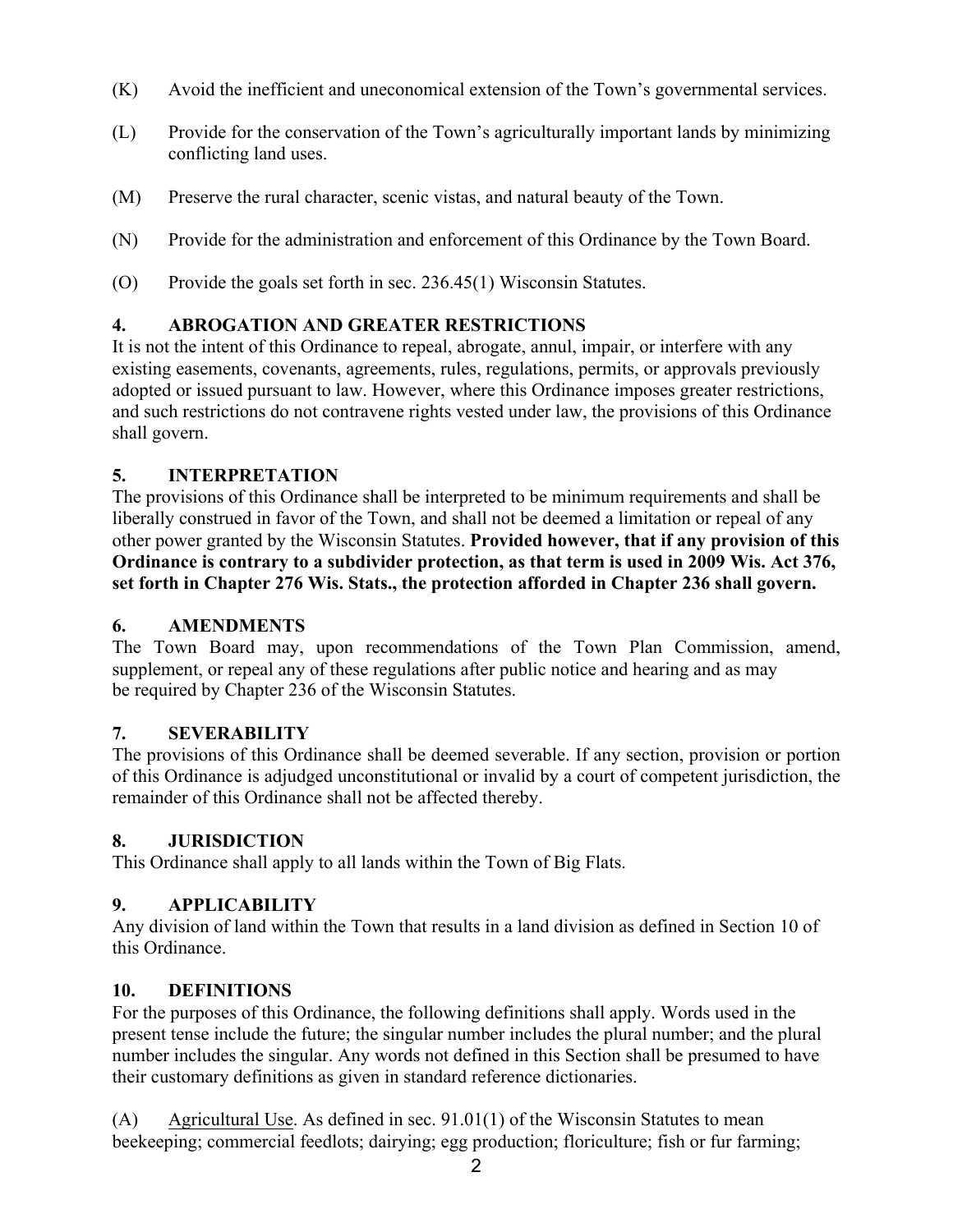forest and game management; grazing; livestock raising; orchards; plant greenhouses and nurseries; poultry raising; raising of grain, grass, mint and seed crops; raising of fruits, nuts, and berries; sod farming; placing land in federal programs in return for payments in kind; owning land, at least 35 acres of which is enrolled in the conservation reserve program under 16 USC 3831 to 3836; participating in the milk production termination program under 7 USC l446( d); and vegetable raising.

(B) Certified Survey Map. A map of a land division prepared in accordance with sec. 236.34 of the Wisconsin Statutes and in full compliance with the applicable provisions of this Ordinance. A Certified Survey Map has the same legal force and effect as a land division plat.

(C) Common Open Space. Undeveloped land within a conservation subdivision that has been designated, dedicated, reserved, or restricted in perpetuity from further development and is set aside for the use and enjoyment by residents of the development or for agricultural purposes. Land shall not be considered common open space if it is part of an individual residential lot or if it is occupied by any substantial building or structure other than a historic structure, archeological site, Indian mound or approved recreational facility or structure including, but not limited to playground equipment, park shelters, and trail or natural history information signs.

(D) Comprehensive Plan. The Plan, as defined by section 66.1001 of the Wisconsin Statutes, adopted by the Town of Big Flats, including any subsequent amendments.

(E) Conservation Easement. Property rights transferred to a third party that permanently prevent the development of the land for purposes inconsistent with the easement. See Wis. Stats. Sec. 700.40.

(F) Conservation Subdivision. A development made from a land division in a rural setting that is characterized by compact lots, a common open space, and where the natural features are maintained to the greatest extent possible. The purpose of a conservation subdivision is to preserve farmland and/or natural resources while allowing for the maximum number of residences under current land division regulation in the Town; and create, maintain, or expand protective barriers contiguous with rivers, wetlands, and other natural resources in the Town of Big Flats.

(G) Cul-de-sac. A local road having one end open to traffic and the other end permanently terminated generally with a bulb or other type of a vehicular turnaround.

(H) Deed Restriction. A restriction on the use of a property set forth in the deed, including, but not limited to, a restriction placed on undeveloped land as a condition for the division or development of adjacent land.

(I) Land Divider. Any person, partnership, corporation, or other legal entity, dividing or proposing to divide land resulting in a land division as defined by this Ordinance. The person, partnership, corporation, or other legal entity must have ownership or another legal interest in the subject land.

(J) Land Division. The division of a lot, parcel, or a tract of land by the owner thereof, or the owner's agent, for the purpose of sale or of building development where the active division creates 1 or more parcels or building sites with an area of 20 acres or less.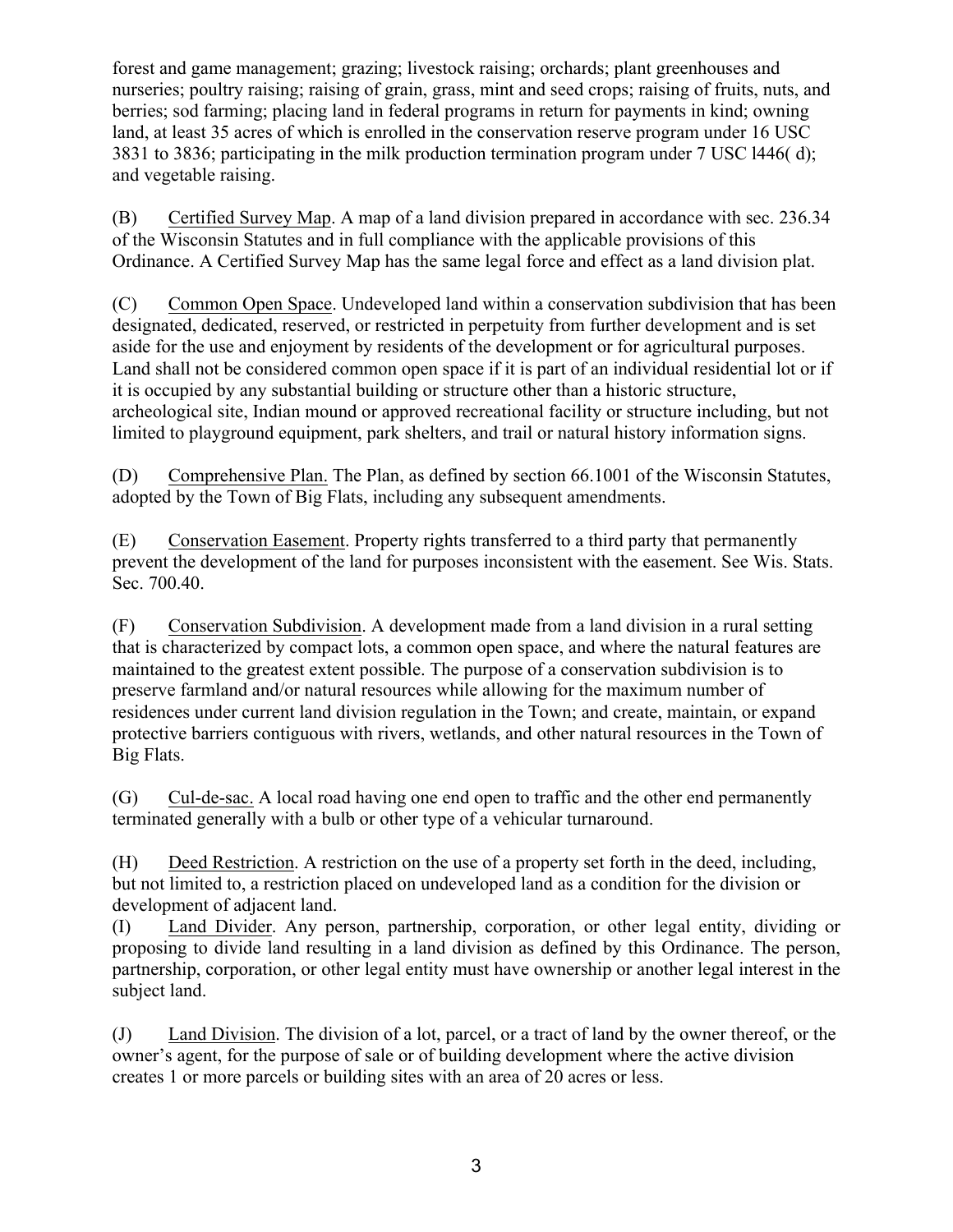(K) Lot. A parcel of 2 acres or greater which is created by a land division. Designated parcel, tract, or area of land established by plat, land division or as otherwise permitted by law to be conveyed, used, developed, or built upon as a unit.

(L) Natural Resources. Air, land, water, groundwater, drinking water supplies, wildlife, fish, biota, and other such resources belonging to, managed by, appertaining to, or otherwise controlled by the United States, Wisconsin and/or the Town of Big Flats.

(M) Parcel. Contiguous lands under the control of a land divider not separated by streets, highways, or railroad rights-of way. (N) Sub divider. The term sub divider, when incorporated by reference herein from Chapter 236 of the Wisconsin Statutes, shall mean land divider as defined in this Ordinance.

(O) Subdivision. The division of a lot, parcel or tract of land where the act of division:

(1) Creates five or more lots, parcels or building sites where one or more being 20 acres or less; or (2) Creates five or more lots, parcels or building sites where one or more being 20 acres or less by successive divisions within a period of five years.

- (P) Town. The Town of Big Flats, Adams County, Wisconsin.
- (Q) Town Board. The Board of Supervisors for the Town of Big Flats.
- (R) Town Clerk. The Clerk of the Town of Big Flats.

(S) Wetland. An area where water is at, near, or above the land surface long enough to be capable of supporting aquatic or hydrophilic vegetation, and which has soils indicative of wet conditions.

### **11. COMPLIANCE**

No person, partnership, corporation, or legal entity of any sort shall divide any land subject to the requirements of this Ordinance and no such land division shall be entitled to record unless such land division is in full compliance with:

- (A) All requirements of this Ordinance;
- (B) Chapter 236 of the Wisconsin Statutes;
- (C) The Town Comprehensive Plan or any component thereof;
- (D) Adams County Building Code, Sanitary Code, and erosion control regulations;
- (E) State of Wisconsin Department of Natural Resources rules on wetlands, shorelands, sewers, septic systems, and pollution abatement;
- (F) All applicable state and local sanitary codes;
- (G) Applicable Town of Big Flats ordinances;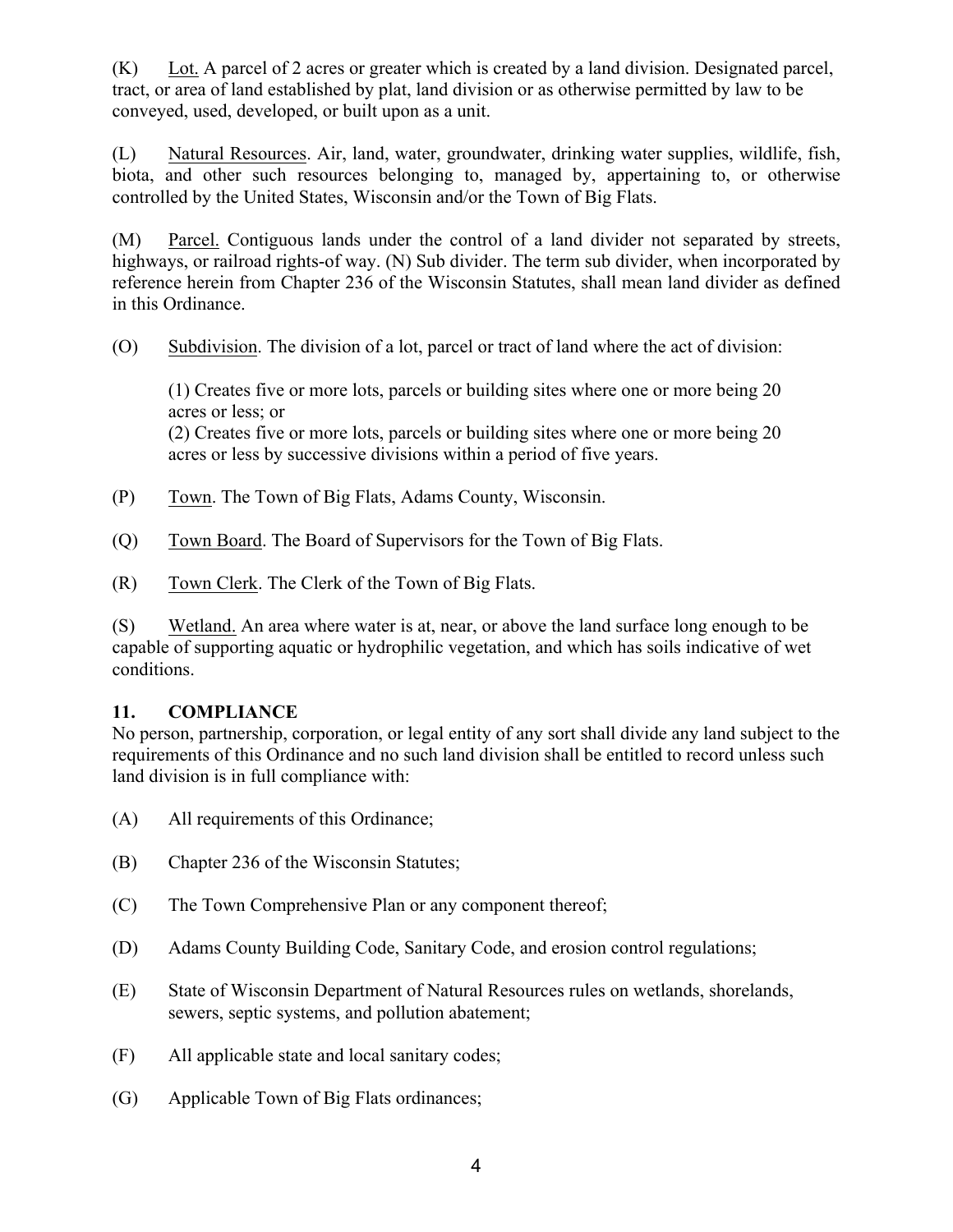- (H) State of Wisconsin Department of Transportation and/or Adams County Highway Department rules relating to safety of access and the preservation of the public interest and investment in the highway system, if the land owned and controlled by the land divider abuts on a state or county trunk highway or connecting road or street; and
- (I) All applicable master plans, ordinances, or official maps adopted pursuant to sec. 62.23 of the Wisconsin Statues, and any other pertinent town or county ordinances and regulations,

Where provisions of this Ordinance impose greater restrictions than (B) through (I) above, it is intended that the provisions of this Ordinance shall apply. **Provided, however, the review of a proposed land division shall be based on regulations in effect at the time the proposal was submitted.**

## **12. EXEMPTIONS**

The provisions of this Ordinance, as it applies to land divisions of tracts of land in the Town, shall not apply to any of the following:

- (A) Transfers in interest in land by will or pursuant to court order.
- (B) Leases for a term not to exceed 10 years, mortgages or easement.
- (C) The sale or exchange of parcels of land between owners of adjoining property if additional buildable lots are not thereby created and the lots resulting are not reduced below the minimum size and proportions required by this chapter or other applicable laws or ordinances.
- (D) Assessor's plats made under section 70.27 of the Wisconsin Statutes, but such assessor's plats shall comply with sections  $236.15(1)(a)-(g)$  and  $236.20(1)$ ,  $(2)(a)-(c)$  of the Wisconsin Statutes.

# **13. LOT SIZES & PROPORTIONS**

- (A) Residential. No land shall be divided if any lot created by the land division is smaller than 2 (two) acres within and adjacent to the area designated as "Residential" (generally near the Town's center as indicated on the attached map) consistent with the Future Land Use Map in the Town's Comprehensive Plan. The intent is to encourage growth more economically near Town services and major transportation routes.
- (B) Rural Residential. No land shall be divided if any lot created by the land division is smaller than 5 (five) acres within the area designated as "Rural Residential" and adjacent to "Forestry", "Preservation", or "Open Space" (as indicated on the attached map) consistent with the Future Land Use Map in the Town's Comprehensive Plan. Conservation subdivisions are acceptable if the resulting net density does not exceed one lot per five acres of land.
- (C) Forestry, Preservation, or Open Space. No land shall be divided if any lot created by the land division is smaller than 20 (twenty) acres within the area designated as "Forestry, Preservation, or Open Space" (as marked on the attached land division map) consistent with the Future Land Use Map in the Town's Comprehensive Plan. Preserving large tracts of forest and the Town's rural character is essential, therefore, common conservation areas are encouraged.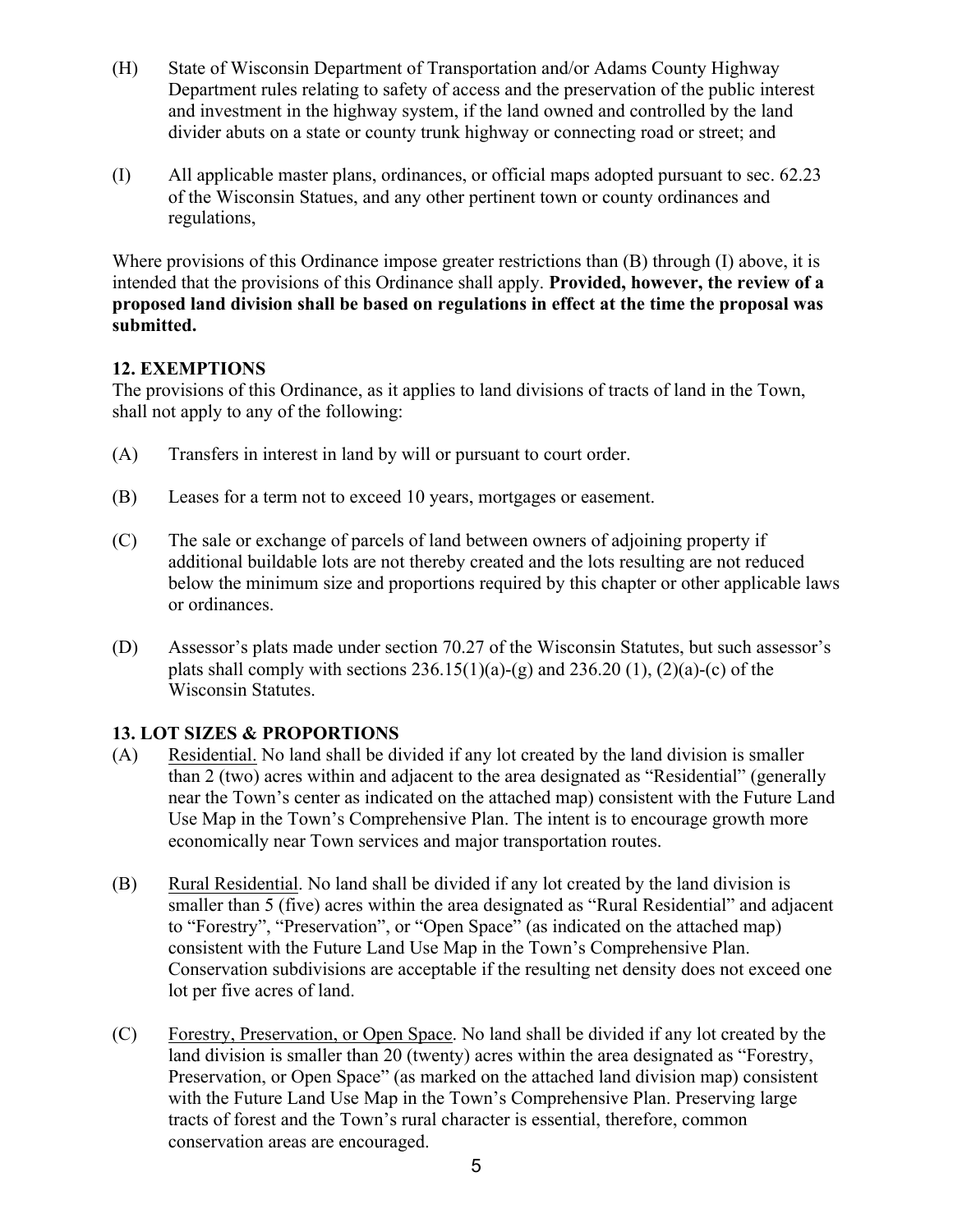(D) Lot Proportions. All land division must be deemed "proportional", that is length of lot being no more than 2 (two) times its width. Exceptions will be decided by the Plan Commission.

## **14. LAND SUITABILITY**

- (A) Natural and Preexisting Divisions. No land will be divided solely because the parcel is bisected by a road, railroad, right of way, stream or other natural feature on the land.
- (B) Material Interference with Goals of Land Use Plan. No land shall be divided if the Town Board determines that it will materially interfere with existing land uses or will conflict with other goals, objectives and policies as set forth in the Town of Big Flats Comprehensive Plan.
- (C) Threat to Groundwater. No land shall be divided for a purpose that poses a significant threat to the quality or quantity of Town groundwater.
- (D) Unsuitable Conditions. No land shall be divided which is held unsuitable for its proposed use by the Town Plan Commission for reason of flooding, inadequate drainage, dangerous or hazardous land conditions, adverse soil or rock formation, severe erosion potential, unfavorable topography, inadequate water supply or sewage disposal or maintenance capabilities, adverse impairment of wildlife habitat and scenic vistas, improper utilization of productive farm soils, undue costs and inefficiencies in the provision of governmental services, or any other feature likely to be harmful to the health, safety or welfare of future residents of the Town. The Plan Commission may require the land divider to furnish maps, data and other information as may be necessary to determine land suitability.

### **15. CONSERVATION SUBDIVISIONS**

In order to further the goals and policies of the Town of Big Flats Comprehensive Plan, assuming all other provisions of this Ordinance are met, the Town Board will favor plans that provide for Conservation Subdivisions. At the discretion of the Town Board, deed restrictions, restrictive covenants, and/or conservation easements may be required for plans that cluster residential parcels and preserve open space and/or agricultural land. In so doing the overall density as required by the ordinance is maintained without sprawling the home sites over a large area. The land which is not divided into development land shall constitute a minimum of 40% of the total development and shall be designated as permanent open space, not to be further subdivided, and protected through conservation easement held by the Town, by a recognized land trust or conservancy, or shall be held in common by equal shares by the owners of the development lots. All development lots capable of being further divided shall be restricted from further division.

(A) Design and Evaluation Criteria. Diversity in lot layout shall be encouraged to achieve the best possible relationship between development and conservation areas. Accordingly, the Town shall evaluate proposals to determine whether the proposed conceptual preliminary plan:

(1) Protects and preserves all floodplains, wetlands, and steep slopes from clearing, grading, filling, or construction (except as may be approved by the town for active or passive recreation amenities).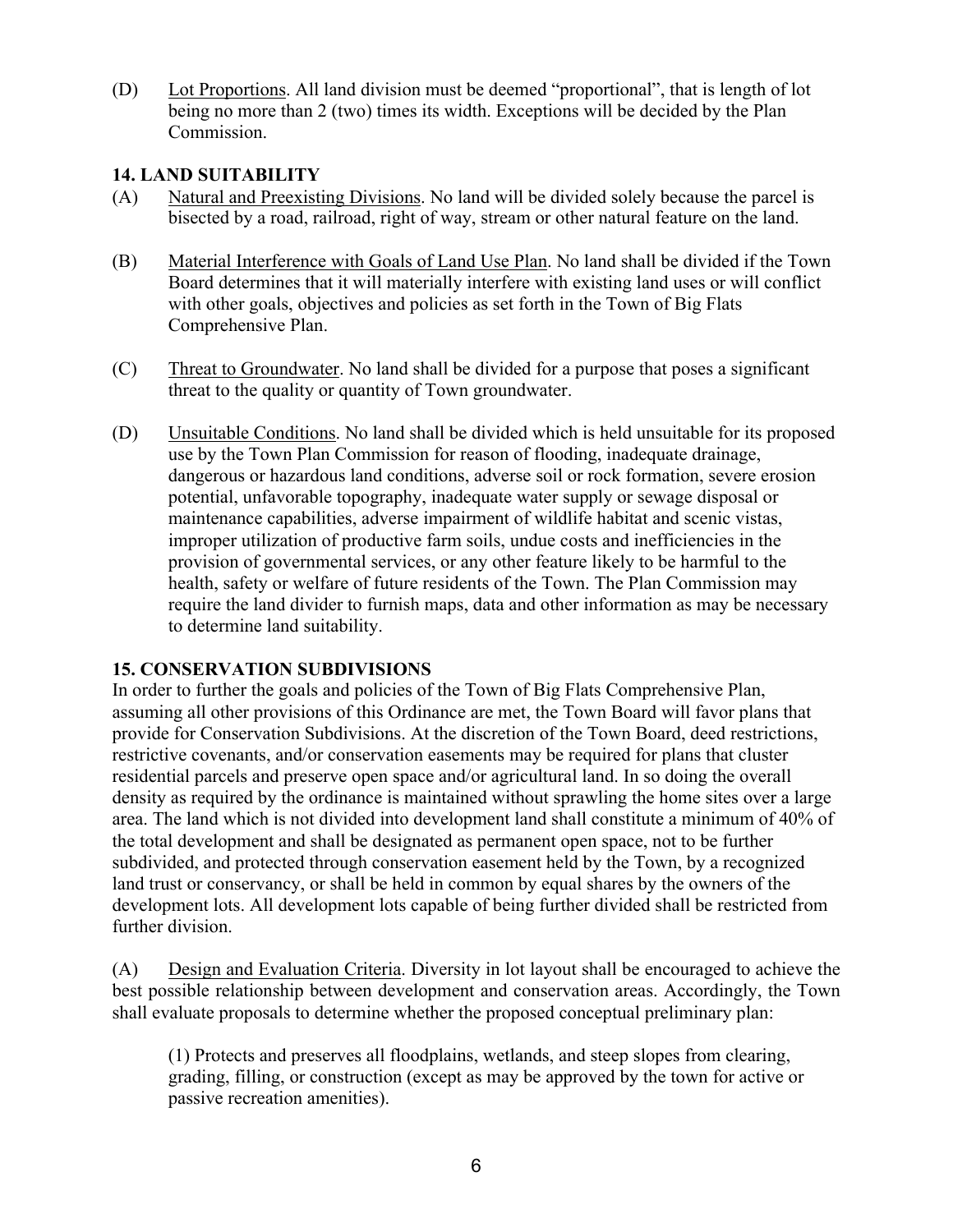(2) Preserves and maintains mature woodlands, existing fields, meadows, and significant wildlife habitat, and creates sufficient buffer areas to minimize conflicts between residential and agricultural uses to the fullest extent that is practicable.

(3) Maintains or creates an upland buffer of native species vegetation of at least 100 feet adjacent to wetlands and surface waters, including creeks, streams, springs, lakes and ponds.

(4) Leaves scenic views and vistas unblocked for uninterrupted, particularly as seen from public thoroughfares.

(5) Protects wildlife habitat areas of species listed as endangered, threatened, or of special concern by U.S. Fish & Wildlife Service and/or by the Wisconsin Dep't of Natural Resources.

(6) Preserves sites of historic, archaeological, or cultural value, and their environs, insofar as needed to safeguard the character of the feature.

(7) Protects rural roadside character and improves public safety and vehicular carrying capacity by avoiding development fronting directly onto existing public roads.

(8) Provides open space that is reasonably contiguous. To the greatest extent practicable, this land shall be designed as a single block with logical, straightforward boundaries. Long thin strips of conservation land shall be avoided unless the conservation feature is necessary to connect with streams or trails.

(9) Whenever possible, walking and bike paths shall be planned for possible connection with paths outside of the plat.

(B) Common Open Space Ownership Alternatives. The designated common open space and common facilities may be owned and managed by one or a combination of the following:

(1) Homeowner's Association. Membership in the association is mandatory for all purchasers of land in the development and their successors. The homeowners association bylaws, guaranteeing continuing maintenance of the open space and other common facilities, and the declaration of covenants and conditions of the homeowners association shall be submitted for approval to the Town as part of the information required for the preliminary plat. Any future amendments thereto shall be approved by the Town Board. The homeowners association declaration of covenants shall contain the following information:

(a) The legal description of the common land;

(b) A description of common facilities;

(c) The restrictions placed upon the use and enjoyment of the lands or facilities;

(d) Persons or entities entitled to enforce the restrictions;

(e) A mechanism to assess and enforce the common expenses for the land or facilities including upkeep, maintenance, and real estate taxes.

(2) Non-Profit Conservation Organization. If the common open space is to be held by a non-profit conservation organization proven to the satisfaction of the Town that it will be willing and able to uphold the terms of the conveyance. The conveyance to the nonprofit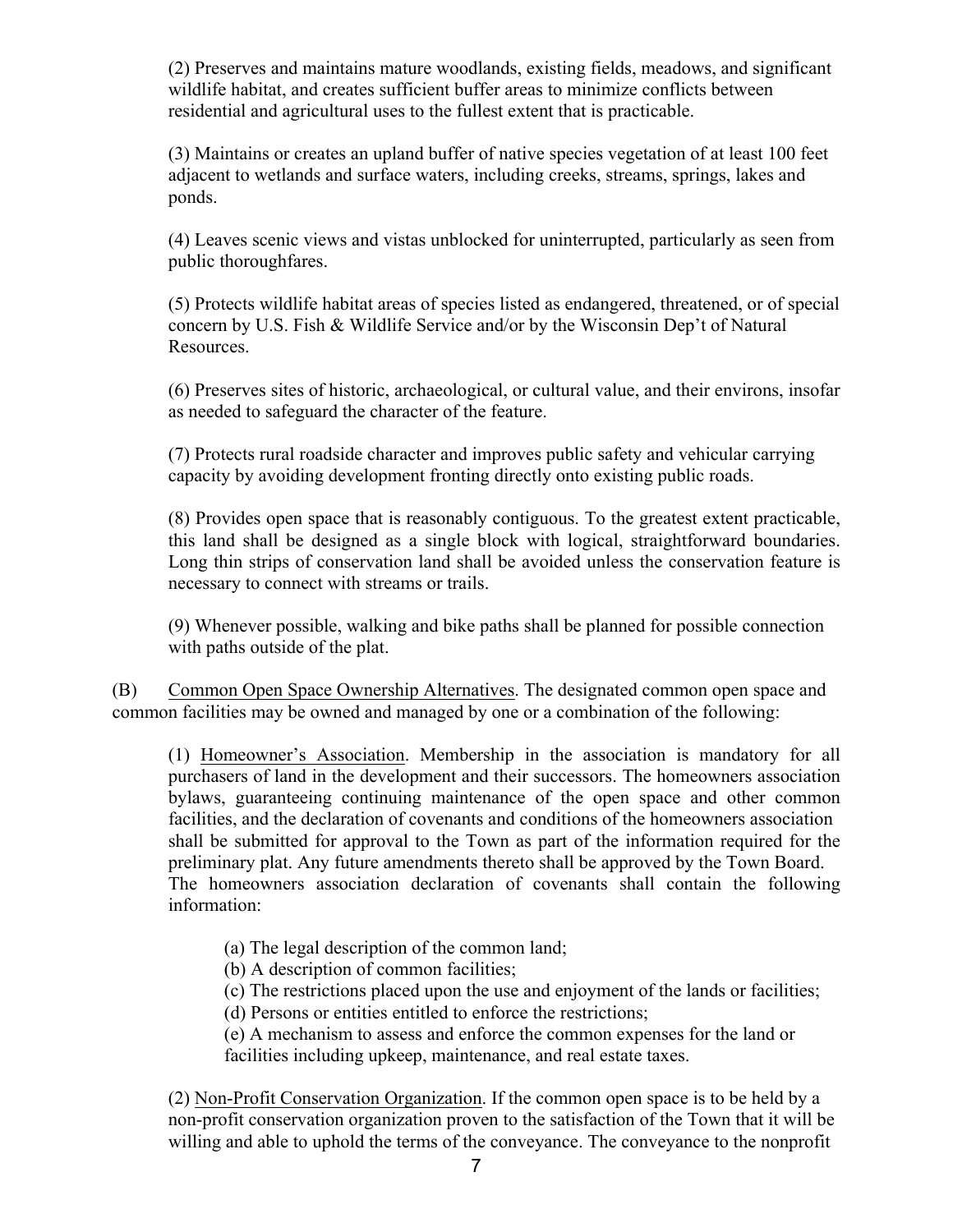conservation organization must contain appropriate provisions for reversion to the Town in the event that the organization becomes unwilling or unable to uphold the terms of the conveyance. The reversion may go to another nonprofit conservation organization upon Town Board approval.

(3) Public Dedication of Open Space. The Town may accept the common open space provided the common open space is accessible to the residents of the Town and the Town has adequate access to maintain the common open space.

(C) Maintenance Plan. Every conservation subdivision must include a plan that provides evidence of a means to properly manage the common open space in perpetuity and evidence of the long-term means to properly manage and maintain all common facilities, including any storm water facilities. The plan shall be approved by the Town prior to the final plat approval and contain the following:

(1) Designate the ownership of the open space and common facilities.

(2) Establish necessary regular and periodic operation and maintenance responsibilities.

(3) Estimate staffing needs, insurance requirements, and other associated costs and define the means for funding the same on an on-going basis.

(4) Include a land stewardship plan specifically focusing on the long-term management of common open space lands

(5) Management plans can be amended by the owner with the approval of the Town Board.

# **16. ROAD STANDARDS**

- (A) The land divider shall dedicate land for and improve streets and roads to provide access to any proposed new lots in the Town of Big Flats. Public roads shall conform to Town road widths and standards in 82.50 Wis. Stats and shall intersect at right angles where practicable to afford maximum visibility and safety.
- (B) All parcels or lots shall have a minimum of 66 ft. frontage on a public road.
- (C) For fire safety, dead-end roads or cul-de-sacs accessing two or more lots will not be permitted unless an adequate evacuation route is approved by the Town Board.

# **17. PUBLIC IMPROVEMENTS**

(A) Authorization Required. Prior to starting any of the work covered by the plans approved above, authorization to start the work shall be obtained from the Town Board upon receipt of all necessary permits and in accordance with the construction methods of this Chapter.

(B) Contract. Before any final plat or certified survey map is inscribed by the Clerk, the subdivider shall enter a contract with the Town wherein the subdivider agrees to install all required public improvements within a reasonable time. The Town shall review and approve all improvements prior to the granting of approval by the Town Board. The plat or certified survey map must be recorded within twelve (12) months of approval, or the approval shall lapse.

(C) Construction Phases. The subdivider may construct the project in such phases as the town board approves, which approval may not be unreasonably withheld. If the subdivider's project will be constructed in phases, the amount of any performance bond or other security required by the town board shall be limited to the phase of the project that is currently being constructed. The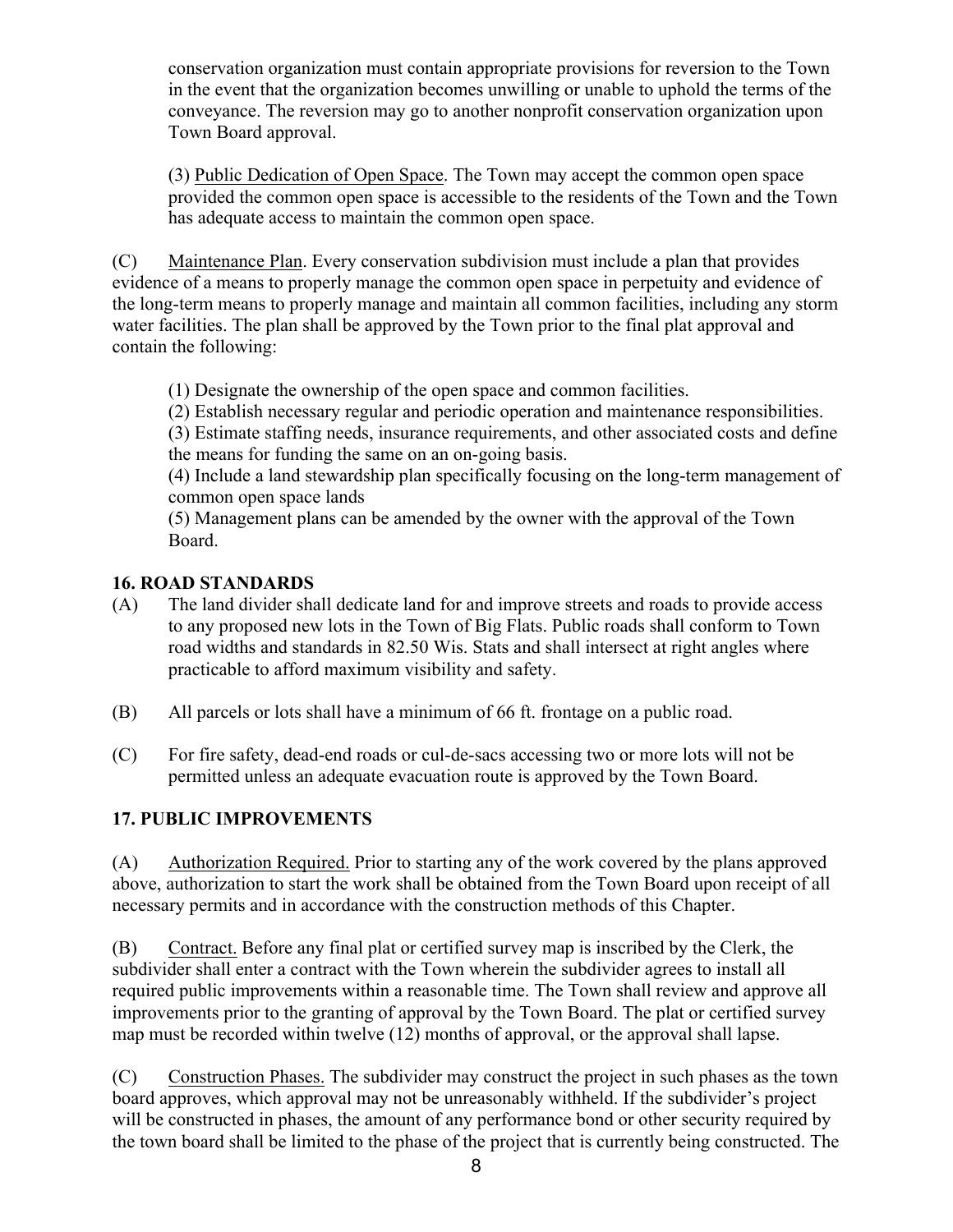town board may not require that the subdivider provide any security for public improvements sooner than is reasonable necessary before the commencement of the installation for the public improvements.

#### (D) Security Required.

(1) At the time said contract is entered, the subdivider shall, at the discretion of the subdivider, file a performance bond, certificate of deposit, irrevocable letter of credit, or certified check, with the Town in an amount equal to the estimated cost of the required public improvements as determined by the subdivider's engineer and approved by the Town Board.

(2) The security posted shall be in such form as is acceptable to the Town Board and approved by the Town Attorney. When a certificate of deposit or certified check is posted as security, the instrument must be negotiable by the Town. When a letter of credit is posted as security, the Town must be the beneficiary.

(3) The security posted shall guarantee that all required public improvements will be completed according to Town specifications by the subdivider or its contractors within a reasonable time.

(4) Pursuant to section  $236.13(2)(a)1$ . Wis. Stats., security may not be required for more than 14 months after the date that the public improvements are substantially completed as that term is used in section  $236.13(2)(a)2$ . Wis. Stats.

(5) Upon substantial completion, the amount of security that the subdivider is required to provide shall be limited to the amount determined in section 236.13(2)(a)1. Wis. Stats.

(E) Storm Water Drainage Facilities: Pursuant to this Section, the subdivider shall provide storm water drainage facilities which may include curb and gutter, catch basins and inlets, storm sewers, road ditches, open channels and detention basins as may be required. All such facilities are to be of adequate size and grade to hydraulically accommodate the one hundred (100) year storm event. Storm drainage facilities shall be so designed as to present no hazard to life or property, and the size, type and installation of all storm water drains and sewers proposed to be constructed shall be in accordance with all State of Wisconsin DNR requirements and the plans and specifications shall be approved by an Engineer licensed in Wisconsin. The Subdivider shall pay all costs of all storm sewer work.

(1) Where appropriate, natural drainage ways shall be retained to minimize interference with potential floodwater conveyance, floodwater storage, wetlands, and both surface and subsurface hydrology. The Town Board may recommend approval of modifications to natural channels that are consistent with the other provisions of this Chapter.

(2) Storm sewers, where required, shall be designed and built to APWA Standards.

(3) Storm water systems shall be designed to minimize future operational and maintenance expenses.

(4) Storm water systems shall be designed to reduce the exposure of streets, utilities and other public facilities to damage from storm water.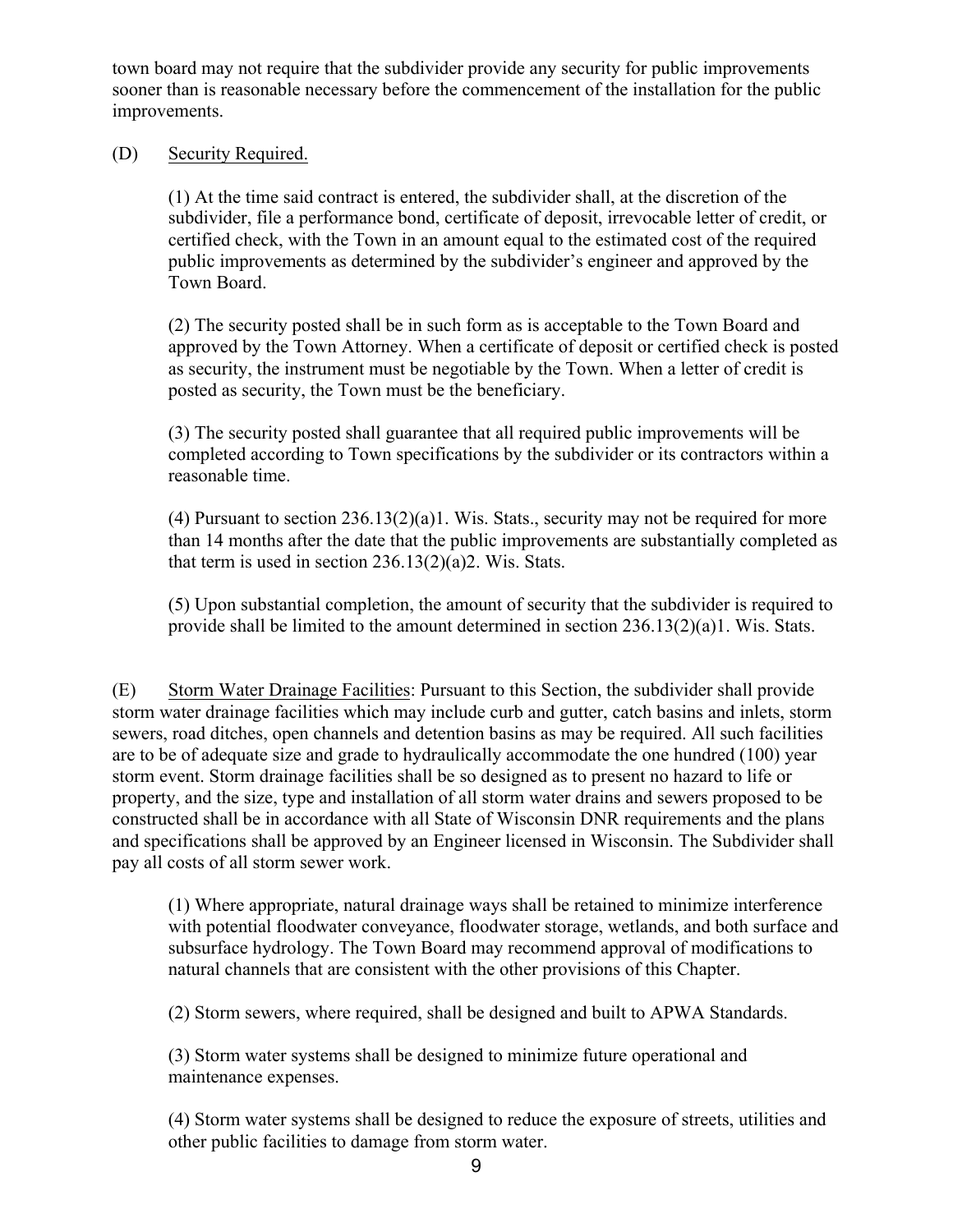(5) Storm water drainage easements shall be provided where necessary for maintenance of the storm water facility, as determined by a licensed Engineer.

(6) On-site storm water detention basins shall be required where needed to protect public or private property from increased volumes or velocity of storm water runoff.

(7) Erosion and sedimentation controls shall be required during and after new construction as needed to prevent increased erosion or increased deposits of material downstream from the development.

(8) Development design shall accommodate large floods and smaller, more frequent floods along major and minor waterways.

(9) Development design shall provide at least one (1) all-weather access to every parcel designed to remain open during the one hundred (100) year storm event.

(F) Other Utilities: The Subdivider shall cause electrical power and telephone facilities to be installed in such a manner as to make adequate service available to each lot in the subdivision. No such electrical or telephone service shall be located on overhead poles; all utilities are to be underground. Plans indicating the proposed location of all electrical power and telephone distribution and transmission lines required to service the plat shall be approved by the Town Board and such map shall be filed with the Town Plan Commission.

(G) Governmental Units to which these security provisions apply may file, in lieu of said security, a letter from officers authorized to act on their behalf agreeing to comply with the provisions of this section.

(H) Construction and Inspection:

(1) During the course of construction, Town Staff shall make such inspections as deemed necessary to ensure compliance with the plans and specifications as approved.

(2) The subdivider shall pay the Town for all costs incurred by the Town for review and inspection of the subdivision. This would include preparation and review of plans and specifications by an Engineer, Planner and Attorney as well as other costs of a similar nature.

(3) Map Requirement: After completion of all public improvements and prior to final acceptance of said improvements, the Subdivider shall make or cause to be made a map showing the actual location of all valves, manholes, stubs, sewers, and such other facilities as the Town Board shall require. This map shall be on suitable paper and shall bear the signature and seal of a professional engineer registered in Wisconsin. The presentation of the map shall be a condition of final acceptance of the improvements and release of the security assuring their completion.

(4) Design Capacity: All improvements shall be installed to satisfy the service requirements for the service or drainage area in which the subdivision is located and the improvements shall be of sufficient capacity to handle the expected development of the overall service or drainage area involved.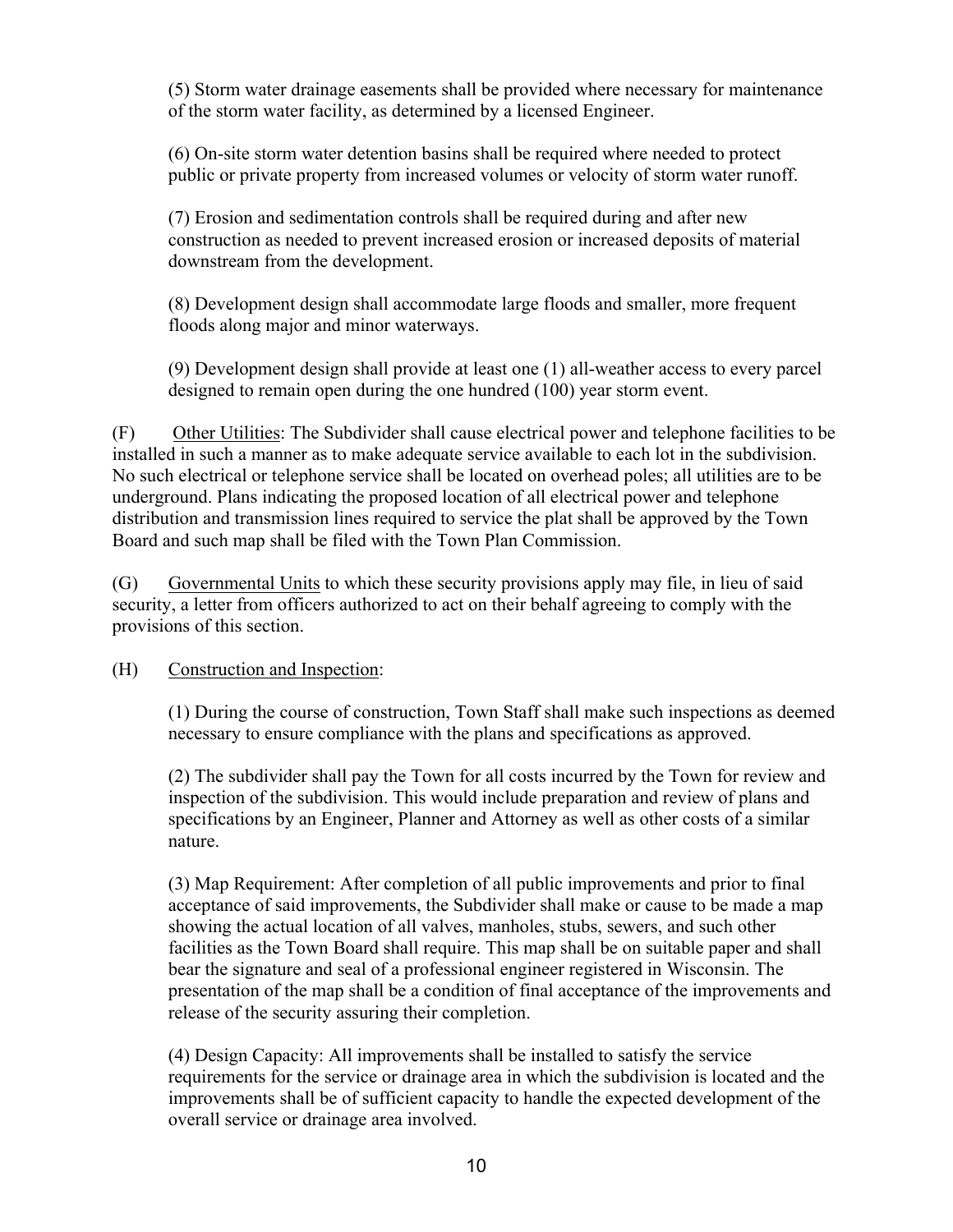(I) Road Signs: The Subdivider shall provide and install traffic control signs, road name signs and building numbering signs of such a type and in such location as required by Town Ordinances and as designated by the Town Board.

## (J) Easements:

(1) Adequate easements shall be provided and dedicated on each side of all rear lot lines, and on side lot lines where necessary, for the installation of storm and sanitary sewers, electric lines, and communication lines. Such easements as required by the Town or other private utility lines shall be noted as "Utility Easements" on the final plat or certified survey map. Prior to approval of the final plat or certified survey map, the concurrence of the electric and communications companies serving the area as to the location and width of the utility easements shall be noted on the final plat or certified survey map. All easements for storm and sanitary sewers, water and pedestrian walks, and other public purposes shall be noted thereon as "Public Easement for" followed by reference to the use or uses for which they are intended.

(2) The utility easements shall be graded to within six (6) inches of final grade by the subdivider, prior to the installation of such facilities, and earth fill, piles or mound or mounds of direct shall not be stored on such easement areas. Utility facilities when installed on utility easements shall not disturb any monumentation in the plat.

(3) A plat restriction shall be recorded with the final plat or certified survey map stating that the final grade established by the subdivider on the utility easements shall not be altered by more than six (6) inches by the subdivider, his agent, or by subsequent owners of the lots on which such utility easements are located, except with written consent of the utility or utilities involved. The purpose of this restriction shall be to notify initial and future lot owners of the underground facilities at the time of purchase and to establish responsibility in the event of damage to such facilities or to the need to alter such facilities. When the utility company uses a service application, said application should also notify the initial and subsequent lot owners of their responsibility regarding such underground facilities.

(4) Drainage Easements. Where a subdivision is traversed by a water course, drainageway, channel or stream, an adequate drainageway or easement shall be provided as required by the Town Board. The location, width, alignment and improvement of such drainageway or easement shall be subject to the approval of the Plan Commission and shall comply with the requirements of this section. Parallel streets or parkways may be required in connection therewith.

# **18. RESERVATION AND DEDICATION OF LAND.**

(A) Public Sites and Open Spaces.

(1) The subdivider shall dedicate sufficient suitable land area to provide adequate park, playground, recreation and open space to meet the needs to be created by and to be provided for the subdivision. The size and suitability of the lands for dedication shall be within the sole discretion of the Town Board.

(2) The Town Board may, in its sole discretion, permit the subdivider to satisfy the requirements of Section 18(A)(1) by combining a land dedication with a fee payment. The fee, in such cases, shall be determined by subtracting the most recent equalized value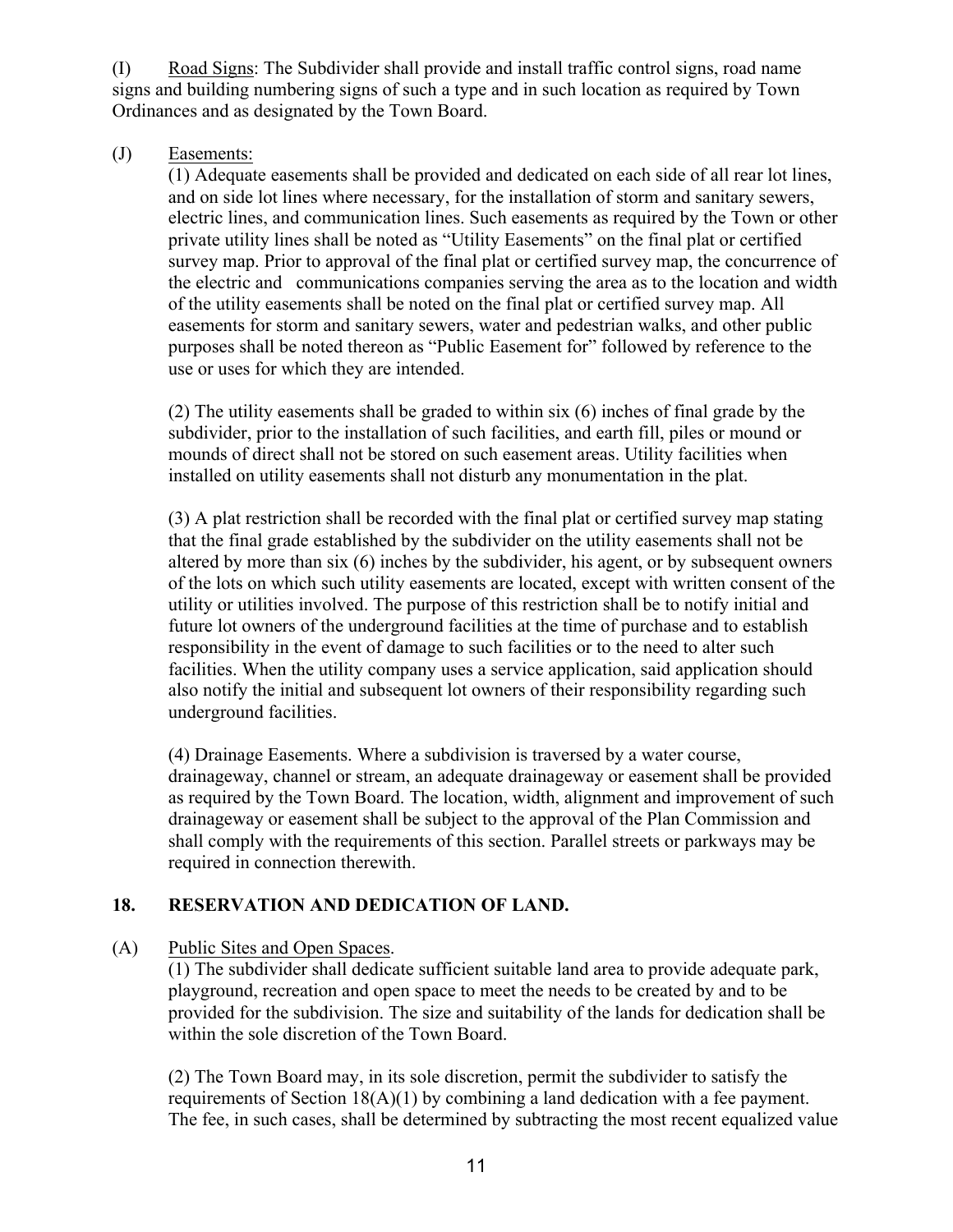of the dedicated land, as determined by the Town Assessor, from the total fee which would have been imposed had no land been dedicated by the subdivider.

(3) The Town shall place any fee collected pursuant to the provisions of this section in a separate account to be used by the Town Board for land acquisition and development of adequate park, playground, recreation and open space to meet the needs created by the subdivision.

(4) Subdivision Plats abutting on a navigable lake or stream shall provide public access at least 66 feet wide to the ordinary high water mark so that there will be public access, which is connected to existing public roads, at not more than one half mile intervals as measured along the lake or stream shore except where greater intervals and wider access is agreed upon by the Department of Natural Resources and the Department of Agriculture, Trade and Consumer Protection and excluding shore areas where public parks or open space streets or roads on either side of a stream are provided. The Town Board may require dedications of access points or greater width or at more frequent intervals at points designated by them.

(5) The lands lying between the meander lines, established in accordance with Section  $236.20(2)(g)$  and the water's edge, and any otherwise unplatable lands which lie between a proposed land division and the water's edge shall be included as part of lots, outlots, or public dedications in any plat abutting a lake or stream.

This requirement applies not only to lands under option to the subdivider or in which he holds any interest and which are contiguous to the lands proposed to be divided and which abut a lake or stream as provided in Section 236.16(4), Wis. Stats.

(B) Warranty Deed. Where land is dedicated pursuant to this section, conveyance to the Town shall be by warranty deed. The land shall be free and clear of all liens and encumbrances except as may be allowed by the Town Board in its sole discretion. Where land is to be dedicated pursuant to this section, before any final plat or certified survey map is inscribed by the clerk, the subdivider shall enter an agreement with the Town to dedicate specified land according to terms approved by the Town Board. The agreement shall establish a date for closing and shall provide that the subdivider shall furnish and deliver to the Town for examination at least fifteen (15) days prior to the date set for closing, subdivider's choice of either;

(1) A complete abstract of title made by an abstract company, extended to within thirty (30) days of the closing, said abstract to show the subdivider's title to be marketable and in the condition called for by the agreement. The Town shall notify the subdivider in writing of any valid objection to the title within ten (10) days after the receipt of said abstract and the subdivider shall then have a reasonable time but not exceeding sixty (60) days, within which to rectify the title (or furnish a title policy as hereinafter provided) and in such cases the time of closing shall be accordingly extended; or

(2) An owner's policy of title insurance, in the amount of the full purchase price, naming the Town as the assured, as its interest may appear, written by a responsible title insurance company licensed by the State of Wisconsin, which policy shall guarantee the subdivider's title to be in condition called for by the agreement. A commitment by such a title company, agreeing to issue such a title policy upon the recording of the proper documents as herein, shall be deemed sufficient performance.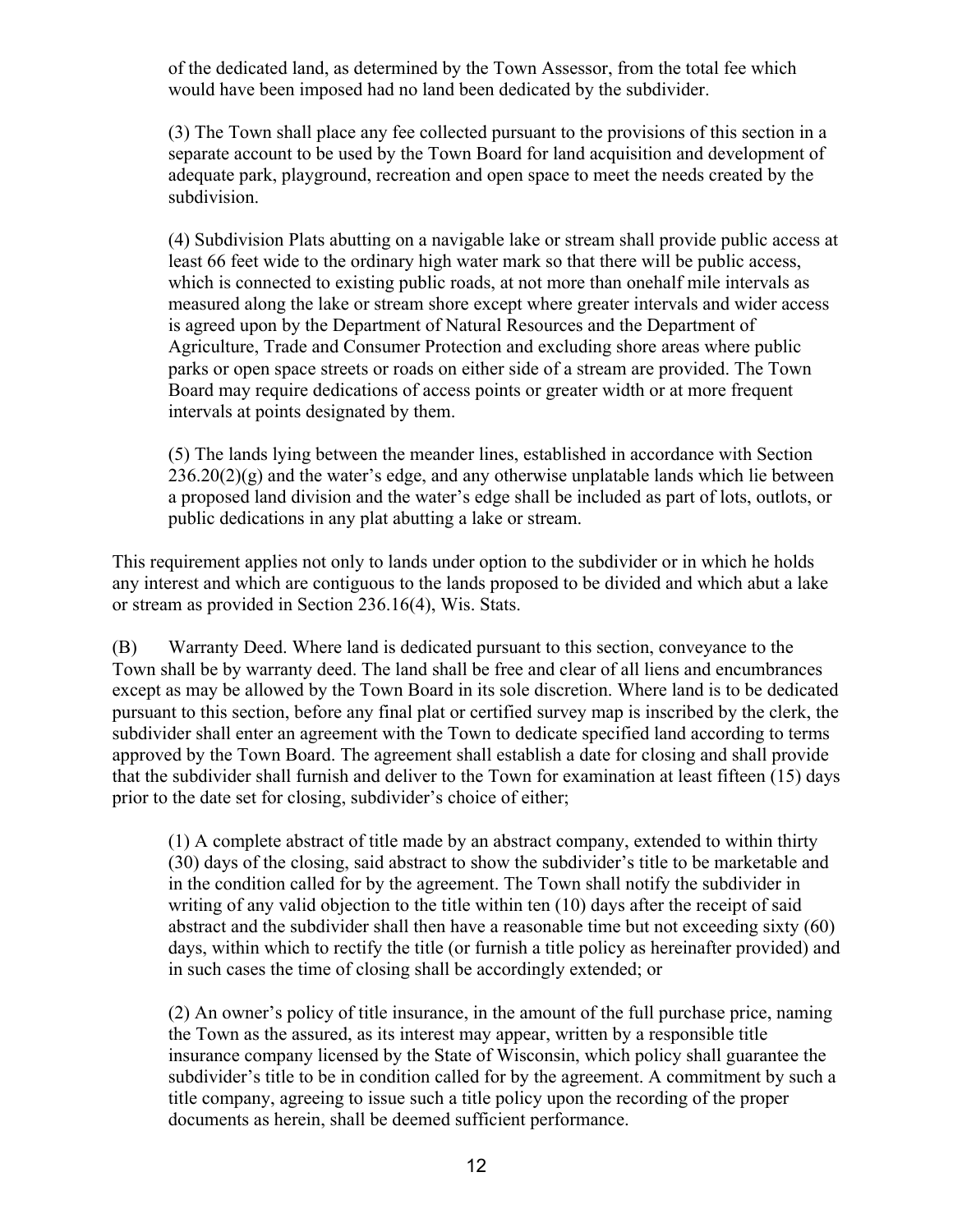# **19. PRELIMINARY CONSULTATION**

It is recommended that, prior to filing an application for land division approval, the land divider shall schedule and attend a preliminary consultation with the Town Plan Commission. Information on meeting dates, agenda deadlines and filing requirements may be obtained from the Town Clerk. This consultation is not mandatory, but is intended to inform the land divider of the purpose and objectives of this Ordinance, the Comprehensive Plan, and other duly adopted plan implementation devices of the Town, and to otherwise assist the land divider in planning development. In so doing, both the land divider and the Plan Commission may reach mutual conclusions regarding the general objectives of the proposed land division and its possible effects on the neighborhood and community.

In order to facilitate the consultation, the land divider is asked to submit five (5) copies of a conceptual plan drawn to a reasonable scale depicting the proposed general lot layout, exterior boundaries, roadways, known easements, approximate location of existing or proposed improvements (if any), approximate location of existing improvements or land uses, and any other information to fully and clearly represent the proposed land division. The concept plan shall be submitted at least (10) days prior to the scheduled meeting to give the Commission time to prepare.

# **20. LAND DIVISION APPLICATION AND SKETCH MAP SUBMITTAL**

Any land divider who shall divide land located in the Town of Big Flats that creates a land division as defined in this Ordinance shall comply with the following procedure.

(A) Land Division Application. Submit a completed Land Division Application (available from Town of Big Flats) with the appropriate fee and the following required attachments to the Town Clerk.

(1) The name and address of the owner of the property and the land divider.

- (2) The location and size of the property.
- (3) The name and address of the surveyor who will be doing the work.
- (4) The present use of the land.
- (5) The intended future use of the land.
- (6) Existing land use controls on and adjacent to the proposed land division.
- (7) Estimated timetable of development.
- (8) Name of proposed major subdivision.
- (9) A draft of any proposed deed restrictions and restrictive covenants.
- (10) Specifics regarding any public improvements.

(B) Sketch Map. Accompanying the Land Division, the applicant shall submit a sketch map at a scale of 1" = 200' or other appropriate scale. More than one attached sheet may be used but no sheet should be larger than 11" x 17". Each submission shall include all contiguously owned land except the sketch map need not show more than two (2) times the area of the intended certified survey. The sketch map shall show the following information:

- (1) North arrow, date, scale and reference to a section corner.
- (2) Approximate dimensions and areas of the parcels and easements.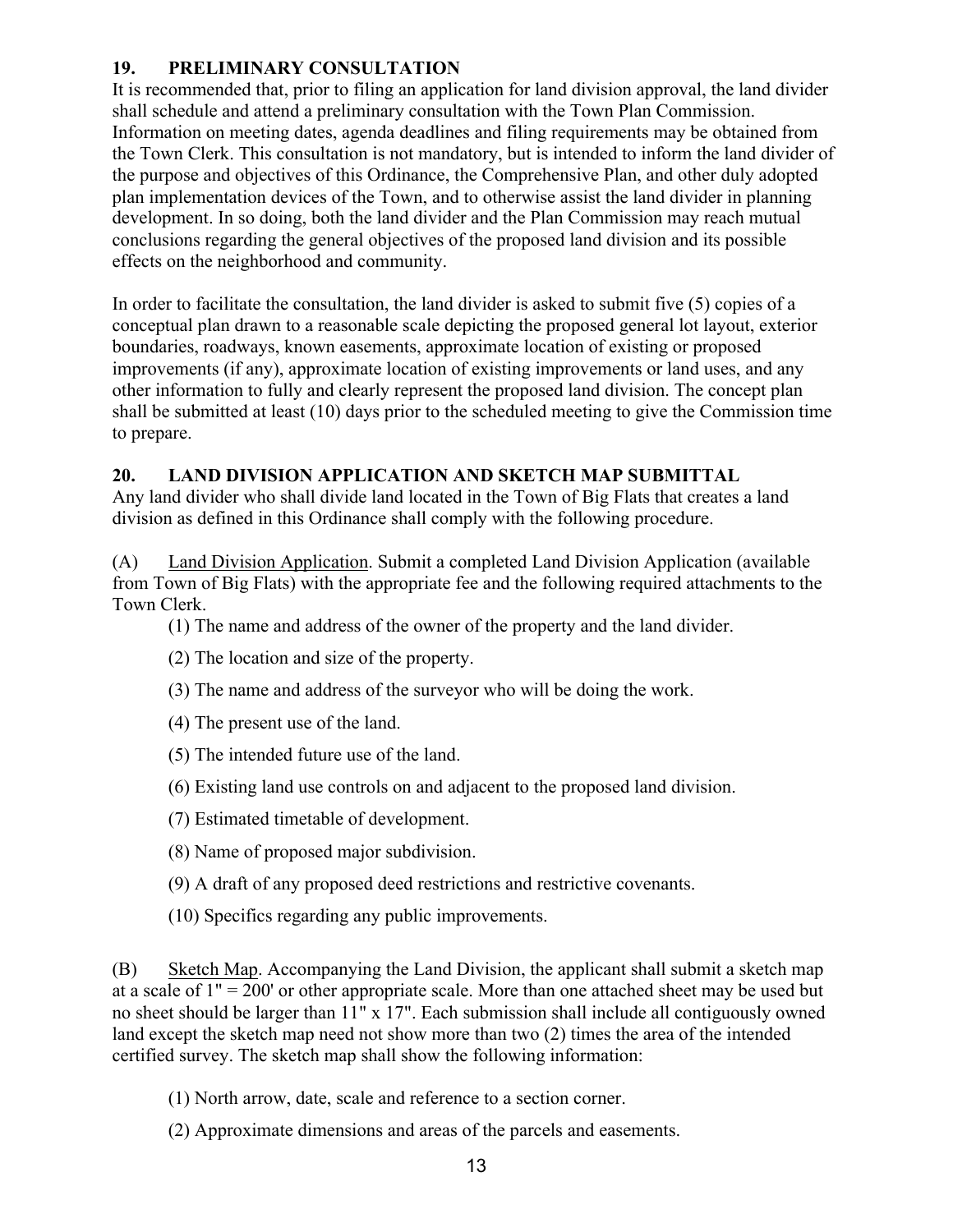(3) Location and type of existing and proposed buildings and structures.

(4) Location of existing and proposed roads and driveways and distances to the nearest adjoining driveways on both sides of the proposed site.

(5) Location of general landcover types such as woodlands, wetlands, agricultural, etc.

(6) Location of any slopes of 12% or steeper.

(7) Setback or building lines required by any approving agency.

(8) Land uses adjacent to the property and existing roads, easements of record, public access to navigable water, dedicated areas and utilities.

(C) Additional Information. The Town Plan Commission may require additional information in order to make its decision on the land divider's application.

# **21. PROCESSING OF APPLICATION**

(A) Review. The Town Clerk shall review the Land Division Application and Sketch Map for completeness, including payment of applicable fee, within 10 working days of receipt. The Town Clerk shall notify the land divider by certified mail if the application is determined to be incomplete. The Town Clerk shall provide written reasons for the incompleteness of the application with the notification.

(B) Processing. The Town Clerk shall, within 10 working days of receipt of a completed application, transmit copies of the Land Division Application and Sketch Map to the Town Plan Commission.

(C) Notice and Agenda. The Town Clerk shall send to the land divider, by certified mail, a notice and agenda of the scheduled date of the Town Plan Commission meeting to consider the complete application no later than 14 days prior to the date of the meeting.

(D) Presentation to Commission. The land divider or the land divider's designee shall attend the meeting and present the Land Division Application and sketch map to the Town Plan Commission for its consideration. The Land Division Application, Sketch Map, and other relevant information shall be reviewed by the Town Plan Commission for conformance with this Ordinance, the Comprehensive Plan, and all other applicable Town Ordinances, regulations and plans. Failure of the land divider or designee to attend the meeting may be used as grounds to recommend denial of the land division application.

# **22. LAND DIVISION PROCEDURE**

# (A) CERTIFIED SURVEY MAP (CSM) PROCEDURE

(1) General: A Certified Survey Map prepared by a land surveyor registered in this state along with an application fee set forth in the Big Flats Fee Schedule, shall be required for all land divisions that create any lots 20 acres in area or less. All required CSMs shall comply in all respects with sec. 236.34 of the Wisconsin Statutes and state survey standards. The subdivider shall submit 5 (five) copies of the proposed CSM to the Planning Commission. The Town Board shall have the authority to accept, reject, or require modification of a proposed CSM.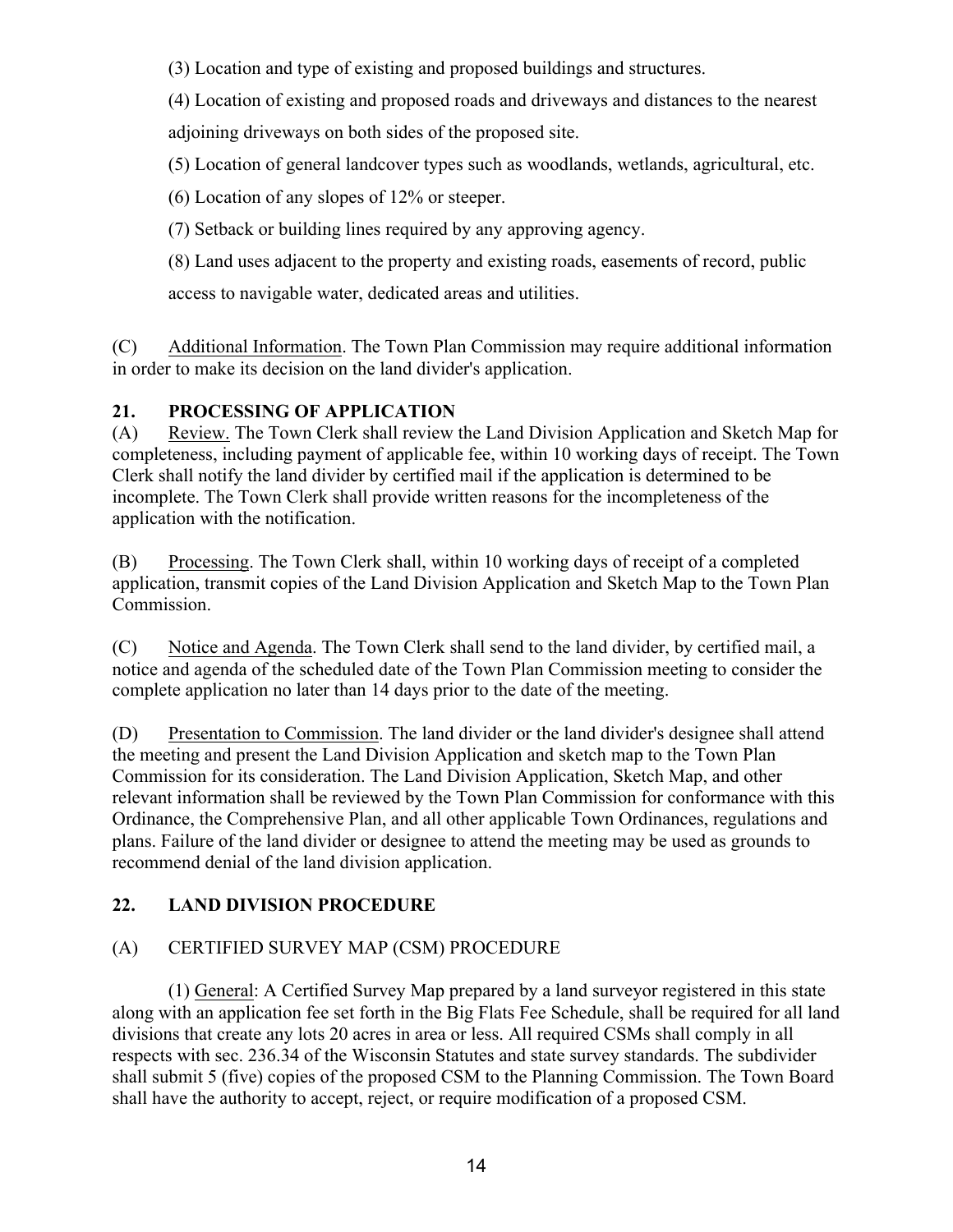(2) Information Required on the Signature Page. The CSM shall include in its certifications, in addition to the information required by sec. 236.34 of the Wisconsin Statutes, the following:

(a) A legal description of the parcel; the surveyor's name, address, and signature.

(b) The owner's name, address and signature.

(c) Signature lines and dates for approval by the Town Chairperson and Town Clerk.

(3) Certified Survey Map Approval, Rejection or Reapplication.

(a) Within 60 days of submission, the Plan Commission shall make a recommendation to the Town Board regarding the approval or denial of the proposed CSM or request modification of the proposed CSM based upon all relevant factors including but not limited to its compliance with all Town ordinances and the Town of Big Flats Comprehensive Plan.

(b) Within 90 days of its submission, the Town Board shall approve, deny or require modification of the proposed CSM. If the Town Board requires modification of the proposed CSM, the applicant shall have 30 days to make the required modifications. The Town Board shall then review the modified CSM and either approve or reject it within 30 days of resubmission.

(c) Rejection. In the event of a rejection of the proposed land division, the Town Plan Commission shall recite in writing the facts upon which it bases its conclusion that the land is not suitable for the division. The Plan Commission shall also afford the land divider an opportunity to present evidence refuting the determination, if so desired. Thereafter, the Plan Commission may affirm, modify, or withdraw its determination of unsuitability. The Town Board shall recite in writing findings for any decision to modify or override the Plan Commission's recommendation.

(d) Re-application. If the Town Board denies two (2) consecutive Land Division Applications for the same parcel, no subsequent re-application for a land division permit for that parcel will be considered within twelve (12) months of the second denial.

(4) Recording. The land divider shall record the CSM with the Adams County Register of Deeds after it has been approved, and shall file a certified copy of the recorded map with the Town Clerk within 14 days after the map is recorded.

### (B) SUBDIVISION PROCEDURE

(1) Site Plan: The Site Plan review procedure is designed to allow the applicant to present a concept plan to the Plan Commission for a discussion of suggestions and concerns.

(a) Site Plans are not officially approved or denied. They are reviewed by the Plan Commission for consistency with adopted plans, policies and regulations.

(b) Following the review, the Plan Commission shall send the applicant written comments regarding the proposed subdivision to assist the applicant in completing the subdivision process. No public hearing is required for this application. Notice of the meeting where the site plan will be considered shall be provided to the subdivider.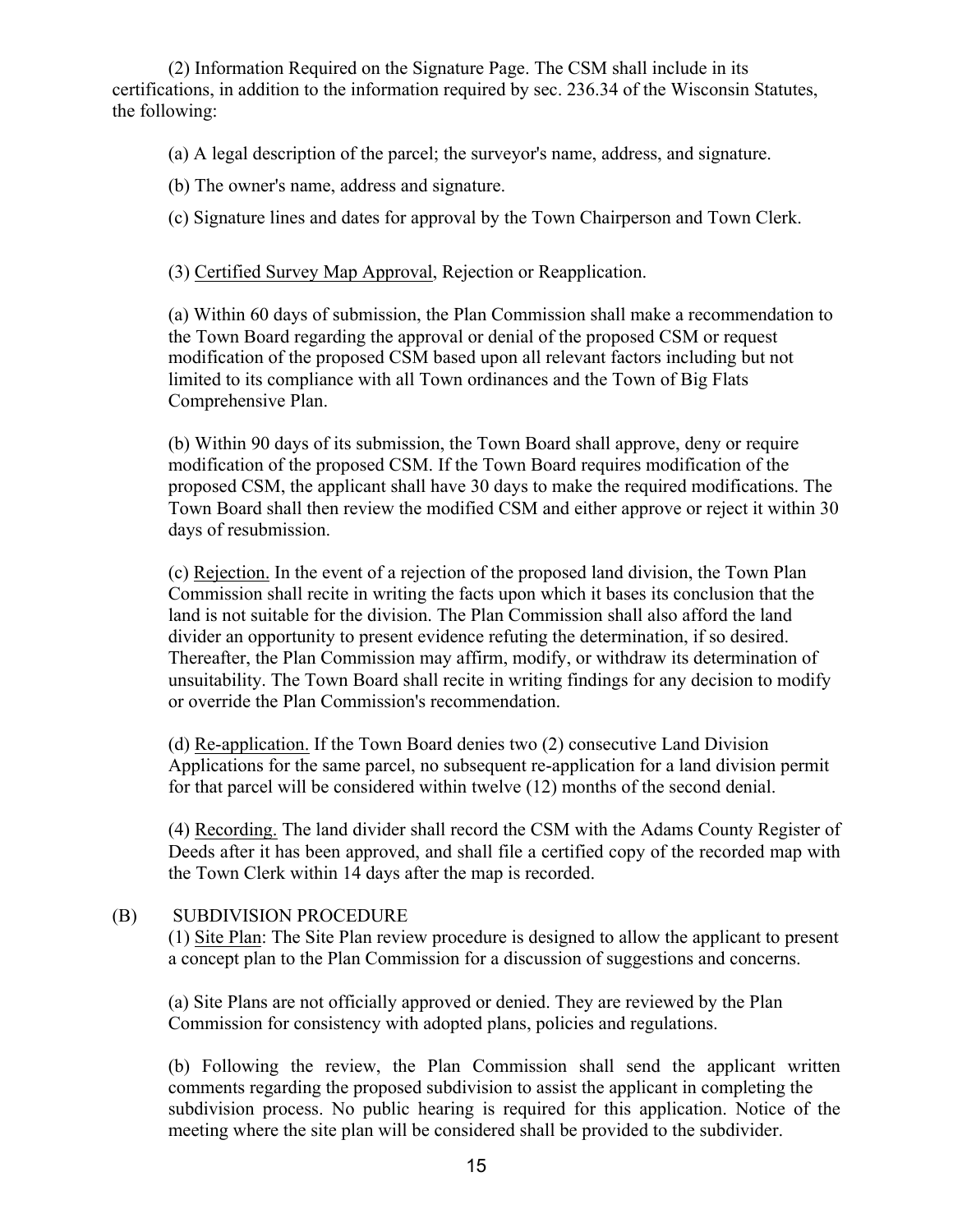(c) The following information will be required for a thorough review of the Site Plan:

Name of the proposed subdivision; Date, dimensions, north arrow; Property owner(s) name and address; Description of all existing covenants and restrictions and affirmation that the proposed subdivision is in compliance with the same; Acreage and location of the property; Location, dimensions and area of all proposed and existing parcels; Location, dimensions and area of all parcels of land proposed to be set aside for park or playground use or other public use; Vicinity map showing all streets and the general land uses of the surrounding area; Proposed land uses, including the type of dwellings or commercial use, the number of dwellings, and acreage of each proposed land use. Existing or proposed easements, rights-of-way, streets or other public ways; Location, sizes and elevations of existing culverts and other underground structures within the boundaries of the proposed subdivision and adjacent thereto; Existing permanent buildings; Utility poles and utility rights-of-way on or immediately adjacent to the property proposed to be subdivided; Approximate topography based on ten (10) foot contour intervals; Preliminary proposals for collecting and discharging surface water drainage; A proposed phasing plan for the development of multi-phase projects; A Storm Water Management Plan in conformance with County and State requirements.

(2) Preliminary Plat Review. The Preliminary Plat shall conform to the requirements of this Chapter and Chapter 236 of the Wisconsin Statutes and shall be accompanied by an application.

(a) The application shall be signed by the subdivider and shall contain the following:

Title under which the proposed subdivision is to be recorded.

Names and addresses of the owner, subdivider and land surveyor preparing the plat.

Specifications for the construction of any public improvements.

Statement of the proposed use of lots stating type of residential buildings with number of proposed dwelling units; types of business or industry so as to reveal the effect of the development on traffic, fire hazards and congestion of population.

Draft of the legal instruments, covenants, deed restrictions, rules and bylaws for proposed property owners associations when the Subdivider proposes that common property within a subdivision would be either owned or maintained by such an organization of property owners.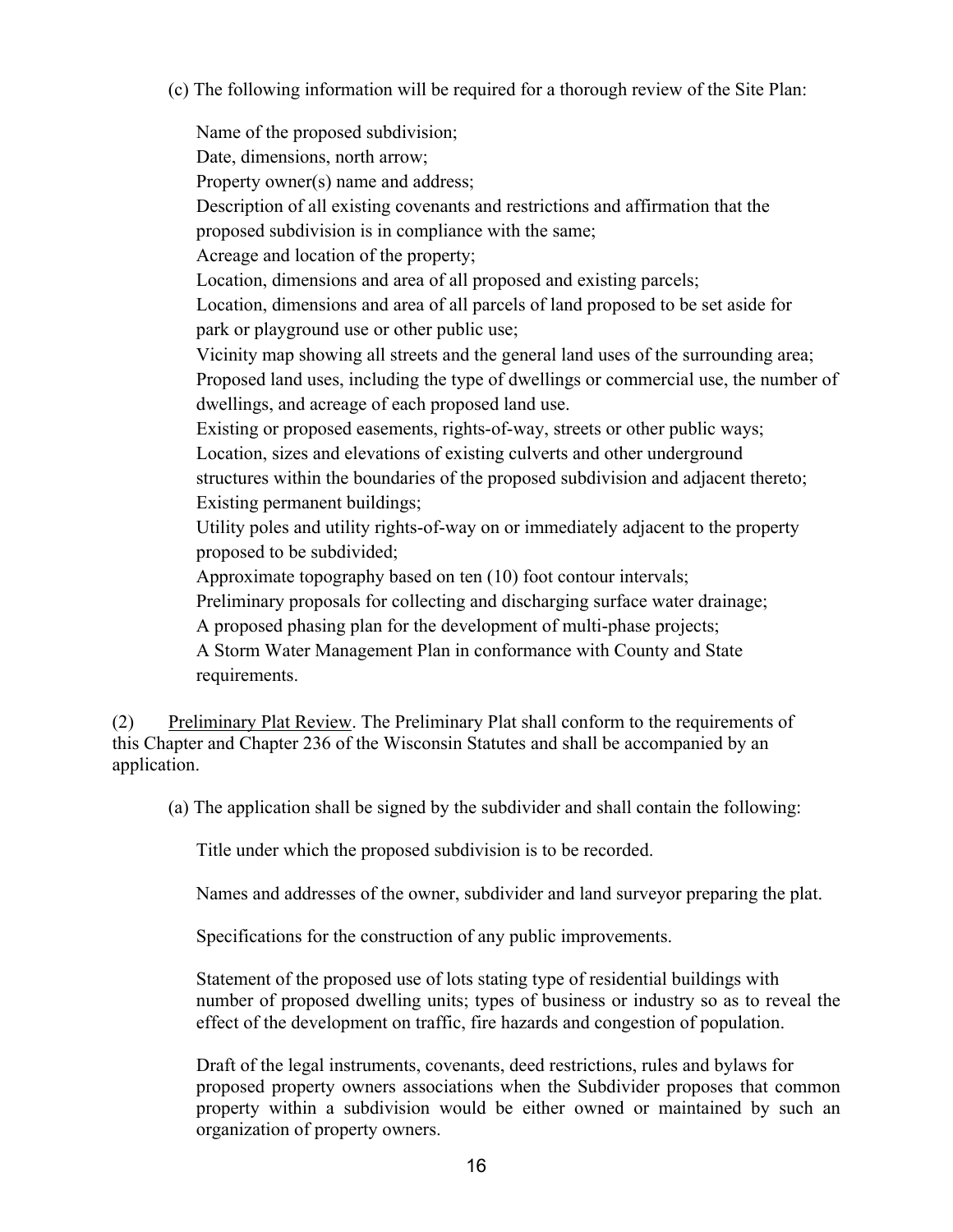(b) The Preliminary Plat shall be based upon an exterior boundary survey by a registered land surveyor and the plat prepared on appropriate material at a scale of not more than one (1) inch per one-hundred (100) feet and four (4) foot contour intervals. The preliminary plat shall include the following:

Location including complete legal description of the proposed subdivision by government, lot, quarter section, township, range, county and state.

The total acreage of the proposed subdivision to the nearest one-hundredth (1/100) of an acre.

Date, scale and north point

Entire area contiguous to the proposed plat owned or controlled by the Subdivider shall be included on the Preliminary Plat even though only a portion of said area is proposed for immediate development.

Exact length and bearing of the exterior boundaries of the proposed subdivision referenced to a corner established in the U.S. Public Land Survey and the total acreage encompassed thereby.

Locations of all existing property boundary lines, structures, drives, boundary lines, drives, streams and water courses, marshes, rock outcrops, wooded areas, and other significant features within the tract being subdivided or immediately adjacent thereto.

Location, right-of-way width and names of all existing streets, alleys or other public ways, easements, and utility rights-of-way and all section and quarter section lines within the exterior boundaries of the plat or immediately adjacent thereto.

Building setback lines and easements for rights-of-way provided for public use, services or utilities, showing their dimensions and listing the proposed use of such easements and any limitations on said easements.

Location and names of any adjacent subdivisions, parks and cemeteries and owners of record of abutting unplatted land. Type, width and elevation of any existing street pavements within the exterior boundaries of the plat or immediately adjacent thereto, together with any legally established centerline elevations.

Location, size and invert elevation of any existing sewers, culverts, electric and communication facilities, whether overhead or underground and the location and size of any existing water and gas mains within the exterior boundaries of the plat or immediately adjacent thereto. If no sewers or water mains are located on or immediately adjacent to the tract, the nearest such sewers or water mains which might be extended to serve the tract shall be indicated by the direction and distance from the tract, size and invert elevations.

Contours within the exterior boundaries of the plat and extending to the centerline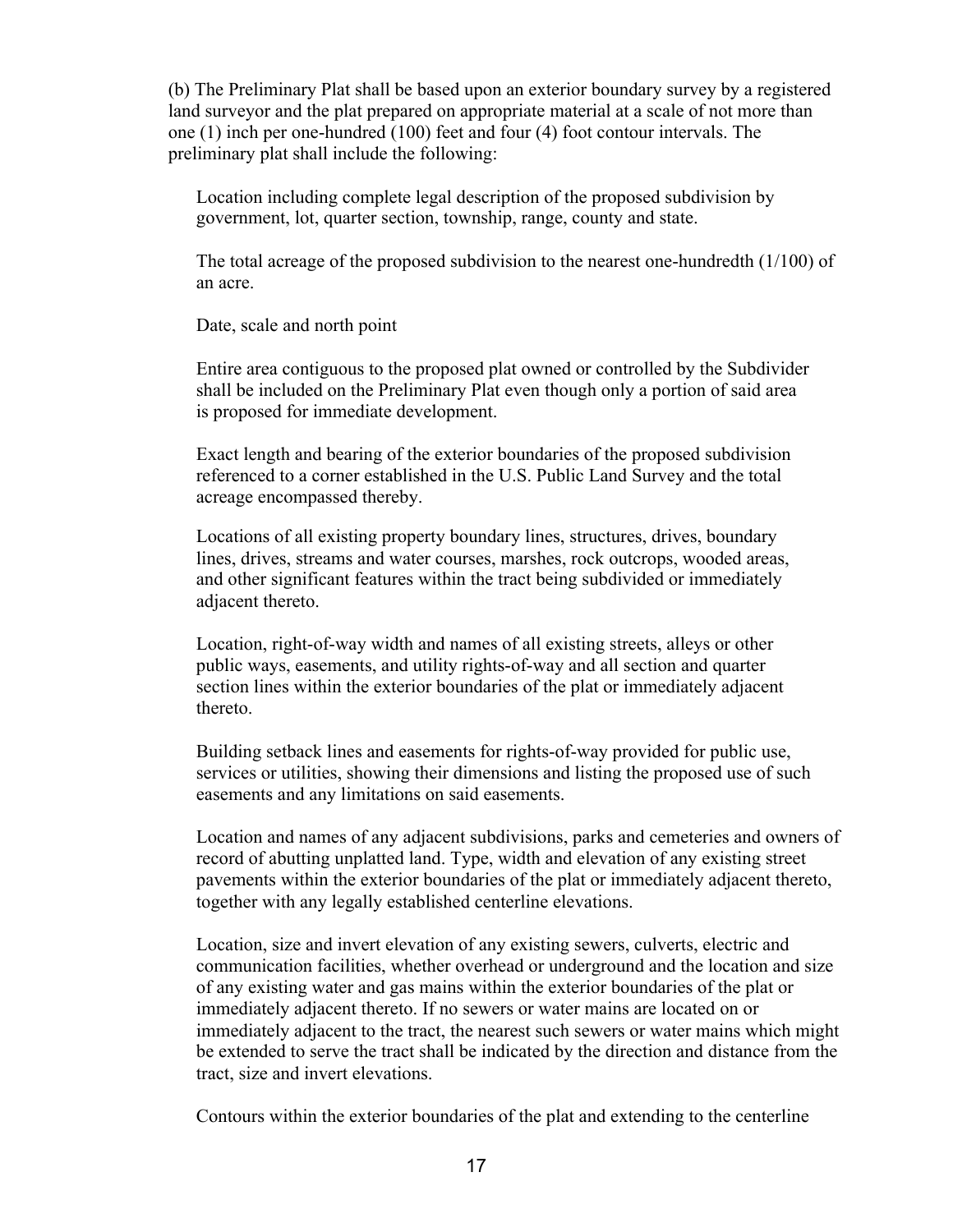of adjacent public streets to National Map Accuracy Standards based upon Mean Sea Level Datum at vertical intervals of not more than four (4) feet. At least two (2) permanent bench marks shall be located in the immediate vicinity of the plat; the location of the bench marks shall be indicated on the plat, together with their elevations referenced to Mean Sea Level datum and the monumentation of the bench marks clearly and completely described. Where, in the judgment of the Town Board, undue hardship would result because of the remoteness of the parcel from a mean sea level reference elevation, another datum may be used.

High-water elevation of all ponds, streams, lakes and wetlands within the exterior boundaries of the plat and located within one hundred (100) feet there from.

Water elevation of all ponds, streams, lakes, flowages and wetlands within the exterior boundaries of the plat and located within one hundred (100) feet there from at the date of the survey.

Flood land and Shore land boundaries and the contour line lying a vertical distance of four (4) feet above the elevation of the one hundred (100 year recurrence interval flood or, where such data is not available, four (4) feet above the elevation of the maximum flood of record within the exterior boundaries of the plat and within one hundred (100) feet there from.

Location and results of soil evaluation tests within the exterior boundaries of the plat conducted in accordance with Section Comm.85 of the Wisconsin Administrative Code where the subdivision will not be served by public sanitary sewer service.

Approximate dimensions of all lots together with all proposed lot and block numbers.

Location and approximate dimensions of any sites to be reserved or dedicated for parks, playgrounds, drainage ways or other public use or other non-public uses not requiring platting.

Approximate radii of all curves.

Any proposed lake and stream access with a small drawing and notice of application for approval by the Division of Environmental Protection, Department of Natural Resources, when applicable.

Where the Subdivider owns property adjacent to that which is being proposed for the subdivision, the Subdivider shall submit a preliminary plat of the remainder of the property so as to show the possible relationships between the proposed subdivision and future subdivision. All subdivisions must be shown to relate well with existing or potential adjacent subdivisions.

(c) Procedure: Five (5) copies of the application and preliminary plat shall be filed with the Town Clerk who shall forward one copy of the application and preliminary plat to each member of the Plan Commission.

Within 45 days of it being filed with the Town Clerk, the Plan Commission shall hold a public hearing on the application. Notice of the hearing shall be published as a Class II notice pursuant to Chapter 985 Wis. Stats.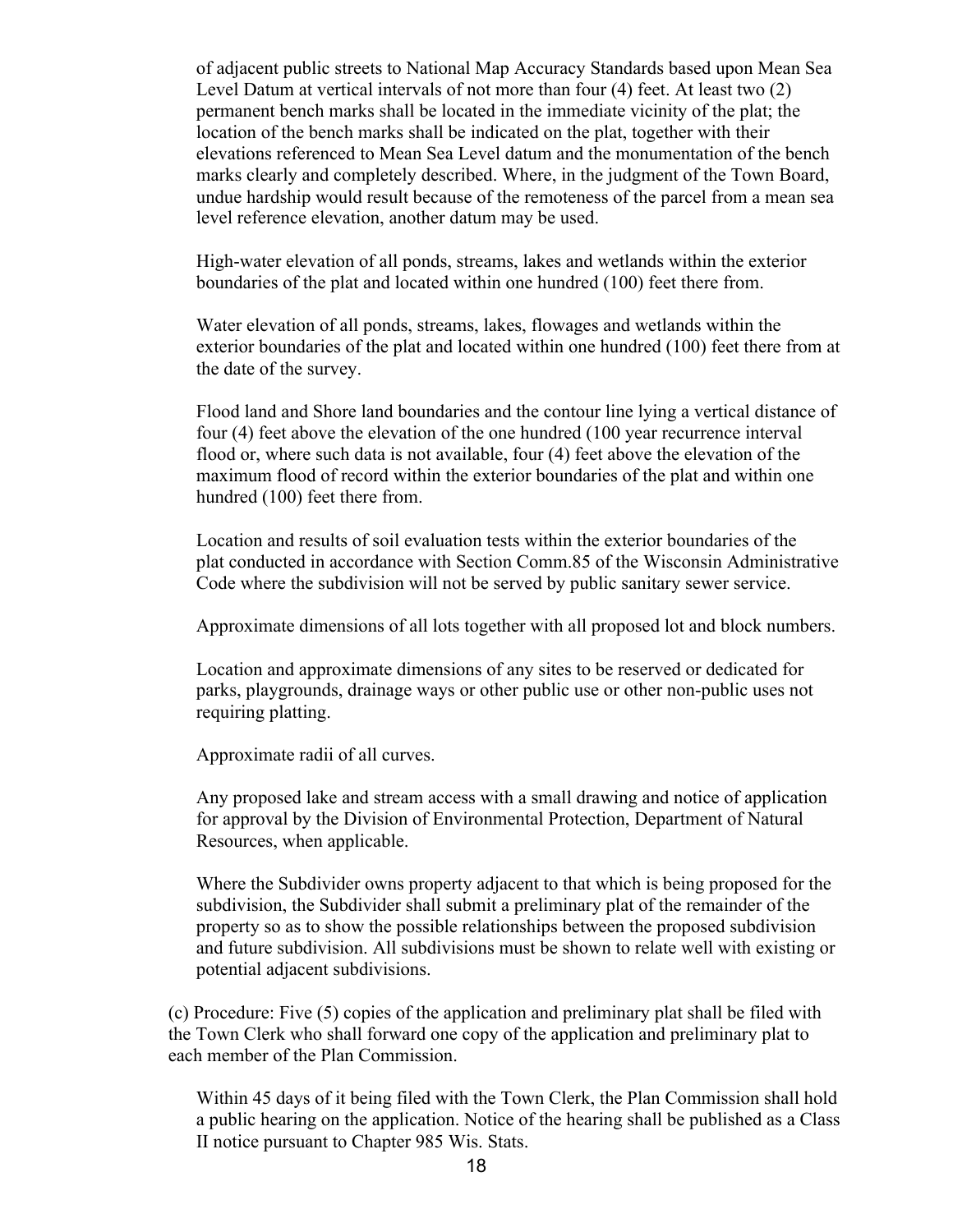Within 60 days of its filing, the Plan Commission shall take action to recommend to the Town Board that the application either be approved, be approved conditionally or be rejected, and shall state in writing the bases for its recommendation.

Within 90 days of its filing, the Town Board shall take action to approve, approve conditionally or reject the application and shall state in writing any conditions of approval or reasons for rejection, unless the time is extended by agreement with the subdivider.

#### (3) Final Plat Review.

(a) The subdivider shall prepare and file five (5) copies of the final plat together with a written application for approval with the Clerk within 36 months of the approval of the preliminary plat and at least 30 days prior to the meeting of the Plan Commission at which action is desired.

(b) The Clerk shall forward five (5) copies of the plat to the Plan Commission. The Plan Commission shall examine it for conformity with the preliminary plat and any conditions of approval, with the requirements of this Chapter, and with the requirements of any other ordinances, statutes, administrative rules and regulations, or local plans which may be applicable to it.

(c) The Plan Commission shall provide the Town Board with its conclusions as to whether the final plat conforms substantially to the preliminary plat and with its recommendation on approval of the final plat. The conclusions and recommendation shall be made a part of the record of the proceeding at which the final plat is being considered and are not required to be submitted in writing.

(d) The Plan Commission shall recommend approval of the final plat to the Board or shall reject the plat. If approval is recommended, the final plat shall be referred to the Board for consideration. The Board shall then approve or reject the final plat. The Plan Commission shall recommend and the Board shall establish as condition of final approval that within a reasonable time limit, not to exceed six (6) months, the subdivider shall meet or enter an agreement to meet all requirements and conditions of approval. One copy of the plat shall then be returned to the subdivider, his surveyor, or engineer with the date and action attached thereto, and the conditions or requirements of approval or reasons for rejection shall be attached thereto. Unless the time is extended by written agreement between the subdivider and the Board, failure to complete the action required herein within sixty (60) days of filing the final plat shall constitute an approval of the final plat.

(e) The final plat may, if permitted by the Town Board, include only that portion of the approved preliminary plat which the subdivider proposes to record at that time.

(f) After the final plat has been approved by the Board and the contract is entered and security filed in accordance with Section 17 (C) thereof, and all other conditions of approval have been met, the subdivider shall submit the final plat to the Clerk. The Clerk shall cause the certificate inscribed upon the plat attesting to such approval to be duly executed and the plat returned to the subdivider for recording.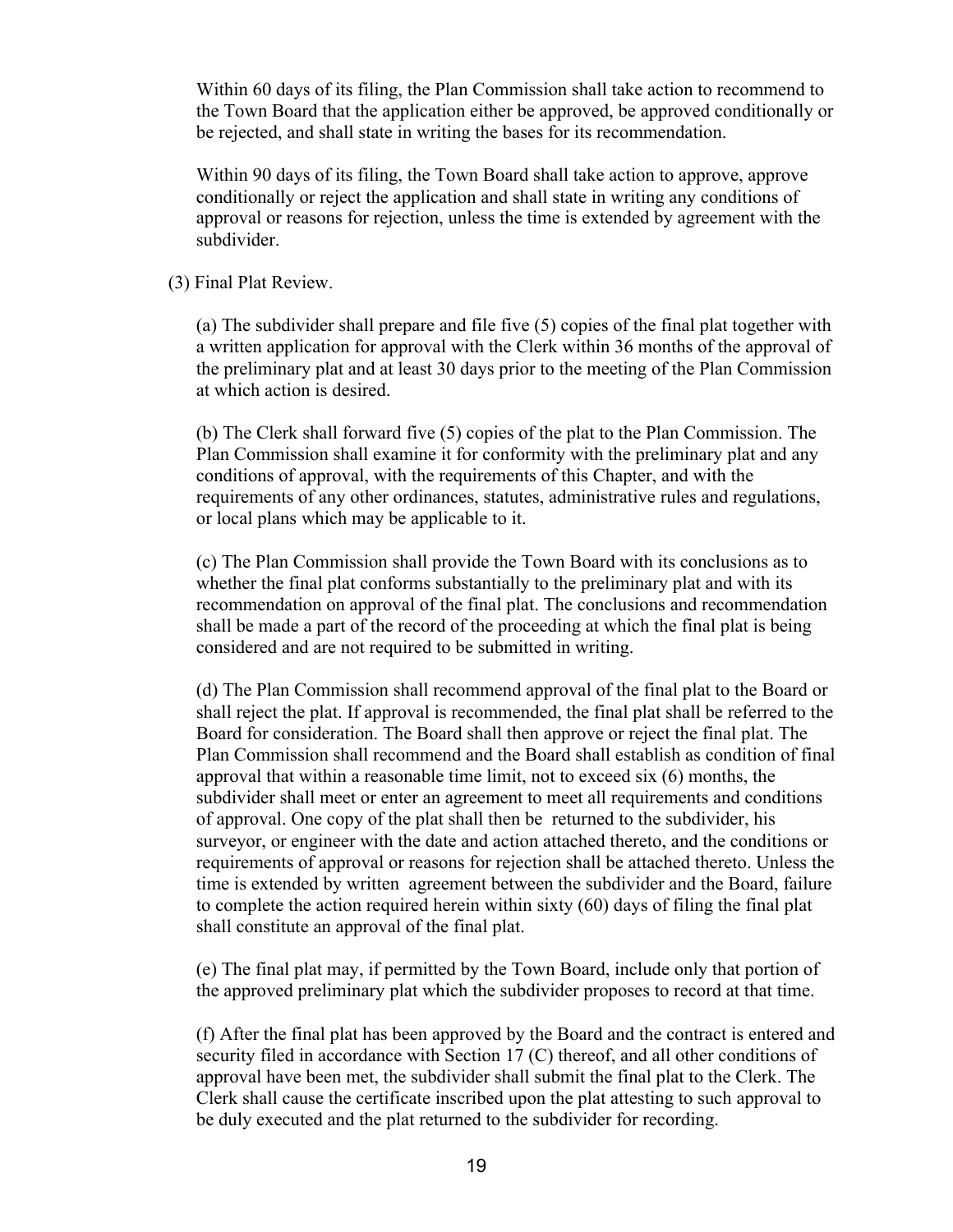(g) The subdivider shall file two (2) certified copies of the final plat with the Clerk within ten days after it has been recorded. The subdivider shall record the plat in the office of the Register of Deeds of Adams County.

(4) REPLATS. When it is proposed to replat a recorded subdivision, or part thereof, so as to change its boundaries, or any part thereof, the person wishing to replat shall vacate or alter the recorded plat as provided in Section 236.40 through 236.44 of the Wisconsin Statutes and shall then proceed as specified in 22 (B) herein.

(5) VACATION OF PLATS: The vacation of Plats and Dedicated areas shall be governed by the provisions of Chapter 236, Wis. Stats.

# **23. COSTS OF APPLICATION REVIEW**

(A) Application Review Fee. All land division applications shall be accompanied by an application review fee. The fee shall be established by the Board as set forth in the Town of Big Flats Fee Schedule.

(B) Other Costs. Any extraordinary costs incurred by the Town or its Agents to properly review each Land Division Application will be borne by the applicant. The applicant shall be responsible for reimbursing the Town for any necessary engineering, inspection, legal and administrative costs incurred by the Town in reviewing land divisions.

# **24. PENALTIES**

(A) Any person, partnership, corporation, or other legal entity that fails to comply with the provisions of this Ordinance shall, upon conviction thereof, forfeit not less than \$100 nor more than \$1,000, plus any additional applicable costs incurred by the Town for each offense. Each day a violation exists or continue shall constitute a separate offense. Violations and concomitant penalties shall include the following:

(1) Recordation improperly made carries penalties as provided in Section 236.30 of the Wisconsin Statutes.

(2) Conveyance of lots in unrecorded plats carries penalties as provided in Section 236.31 of the Wisconsin Statutes.

(3) Monuments disturbed or not placed carries penalties as provided in Section 236.32 of the Wisconsin Statutes.

(B) Enjoinment. No person shall sell land lots unless the lots have been lawfully created pursuant to the terms of this Ordinance or any predecessor procedure. The unlawful sale of lots is deemed to be a public nuisance, which may be enjoined by a court of record.

# **25. PLAN COMMISSION RECOMMENDATION**

The Town Plan Commission recommended adoption of this Land Division Ordinance at a meeting held on the 12th day of June, 2007.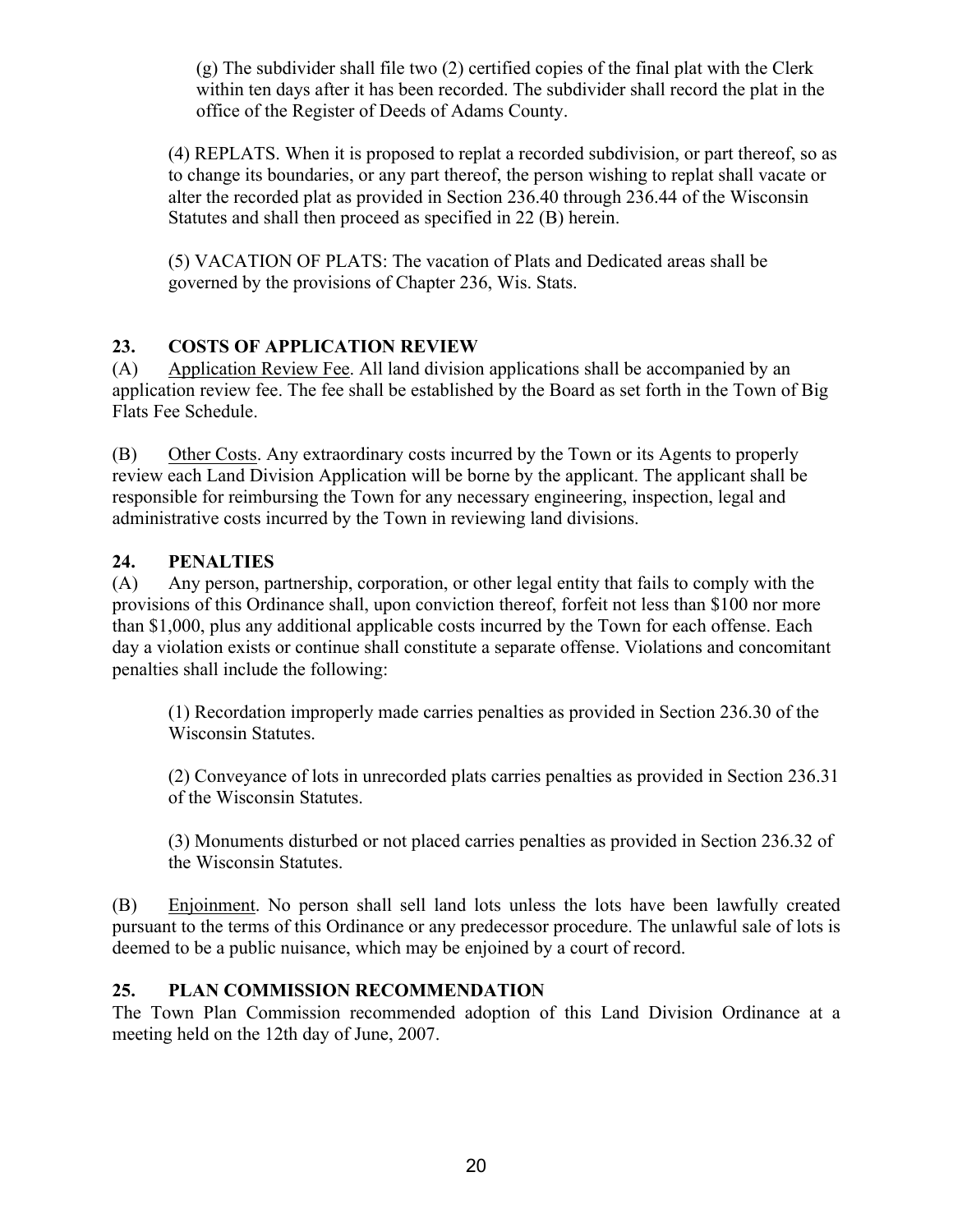#### **26. TOWN BOARD APPROVAL**

The Town Board of the Town of Big Flats concurred with the recommendations of the Plan Commission and adopted the Land Division Ordinance at a meeting held on the July 17, 2007.

Amended on the 8th day of March 2022.

APPROVED BY:

Mark Reed, Chairperson

 $\mathcal{L}_\text{max}$  , where  $\mathcal{L}_\text{max}$  , we have the set of  $\mathcal{L}_\text{max}$ 

 $\mathcal{L}_\text{max}$ 

 $\mathcal{L}_\text{max}$ Dale Kipfer, Supervisor I

ATTESTED BY:

Mike Clark, Supervisor II

\_\_\_\_\_\_\_\_\_\_\_\_\_\_\_\_\_\_\_\_\_\_\_\_\_\_\_\_\_\_\_\_ Mary O'Neil, Clerk

### **27. EFFECTIVE DATE**

This Land Division Ordinance shall take effect and be in force from and after the day after adoption and publication as required by law.

Public Notice:

(A) Public Review. A notice was published in the Adams County Times/Friendship Reporter on to inform residents that a final draft of this Land Division Ordinance was on file with the Town Clerk for a thirty-day period from \_\_\_\_\_\_\_\_\_\_\_\_\_\_\_\_\_\_ to \_\_\_\_\_\_\_\_\_\_\_\_\_\_\_\_\_\_\_\_during which it was available for inspection.

(b) Posting. A Notice of Adoption of this Ordinance was posted on \_\_\_\_\_\_\_\_\_\_\_\_\_\_ at the Town Hall.

(c) Publication. A Notice of Adoption of this Ordinance was published in the Adams County Times/Friendship Reporter, the publication of record for the Town of Big Flats on  $\_\_\_\_\_\_\$ .

MAP 1 Town of Big Flats Land Division Ordinance Map Adams County, Wisconsin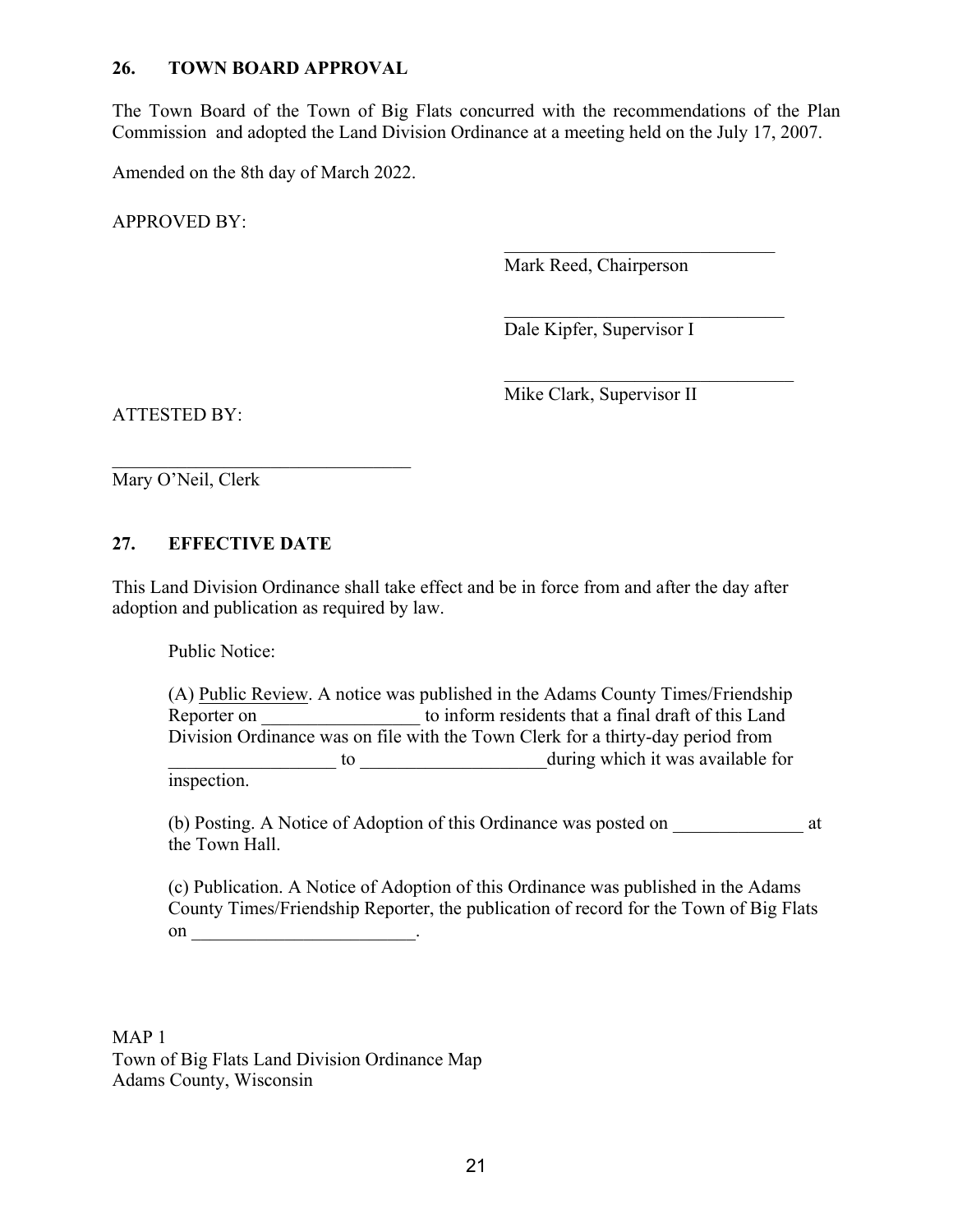#### **AMENDMENTS**

**#1** After being properly posted and published, a public hearing was held on February 12, 2008 in the town hall to amend Section 16, item B. Immediately following the public hearing a special town board meeting was held to formally adopt the amendment change.

**On February 12, 2008, Section 16, Road Standards, was amended as follows:**

(B) All parcels or lots shall have a minimum of 66 ft. frontage on a public road.

**#2** After being posted and published, a public hearing was held on October 20, 2010 in the town hall to amend Section 5, 11, 17 items B, C and D, and 22 item B. Following the public hearing, the town board formally adopted the amendment change on November 9, 2010.

**On Nov. 9, 2010, Section 5, Interpretation, was amended as follows:** Provided, however, that if any provision of this Ordinance is contrary to a subdivider protection, as that term is used in 2009 Wis. Act 376, set forth in Chapter 276 Wis. Stats., the protection afforded in Chapter 236 shall govern. **Section 11, Compliance, was amended as follows:** Provided, however, the review of a proposed land division shall be based on regulations in effect at the time the proposal was submitted. **Section 17, Public Improvements, was amended as follows:** Item B: ...subdivider agrees to install all required improvements within a reasonable time. The plat or certified survey map must be recorded within twelve (12) months of approval. Item C: Construction Phases. The subdivider may construct the project in such phases as the town board approves, which approval may not be unreasonably withheld. If the subdivider's project will be constructed in phases, the amount of any surety bond or other security required by the town board shall be limited to the phase of the project that is currently being constructed. The town board may not require that the subdivider provide any security for improvements sooner than is reasonable necessary before the commencement of the installation for the improvements. Item D: The security deposit shall guarantee that all required improvements will be completed according to Town specifications by the subdivider or its contractors within a reasonable time. **Section 22, Land Division Procedure, was amended as follows:** Item B, Subdivision Procedure, (1) Site Plan item b: Notice of the meeting where the site plan will be considered shall be provided to the subdivider. Following the review, the Plan Commission shall send the applicant written comments regarding the proposed subdivision to assist the applicant in completing the subdivision process. No public hearing is required for this application. (3) Final Plat Review item a: The subdivider shall copies of the final plat together with a written application for approval with the Clerk within 36 months of the approval of the preliminary plat. (3) Final Plat Review item c: The Plan Commission shall provide the Town Board with its conclusions as to whether the final plat conforms substantially to the preliminary plat and with its recommendation on approval of the final plat. The conclusions and recommendation shall be made a part of the record of the proceeding at which the final plat is being considered and are not required to be submitted in writing.

**#3** After being posted and published, a public hearing was held on July 16, 2014 in the town hall to amend Section 17. Immediately following the public hearing a Plan Commission meeting was held to formally recommend the amendment change.

**On August 12, 2014, Section 17, Public Improvements, was amended as follows:**

(B) Contract. Before any final plat or certified survey map is inscribed by the Clerk, the subdivider shall enter a contract with the Town wherein the subdivider agrees to install all required public improvements within a reasonable time.

(C) Construction Phases. The subdivider may construct the project in such phases as the town board approves, which approval may not be unreasonably withheld. If the subdivider's project will be constructed in phases, the amount of any performance bond or other security required by